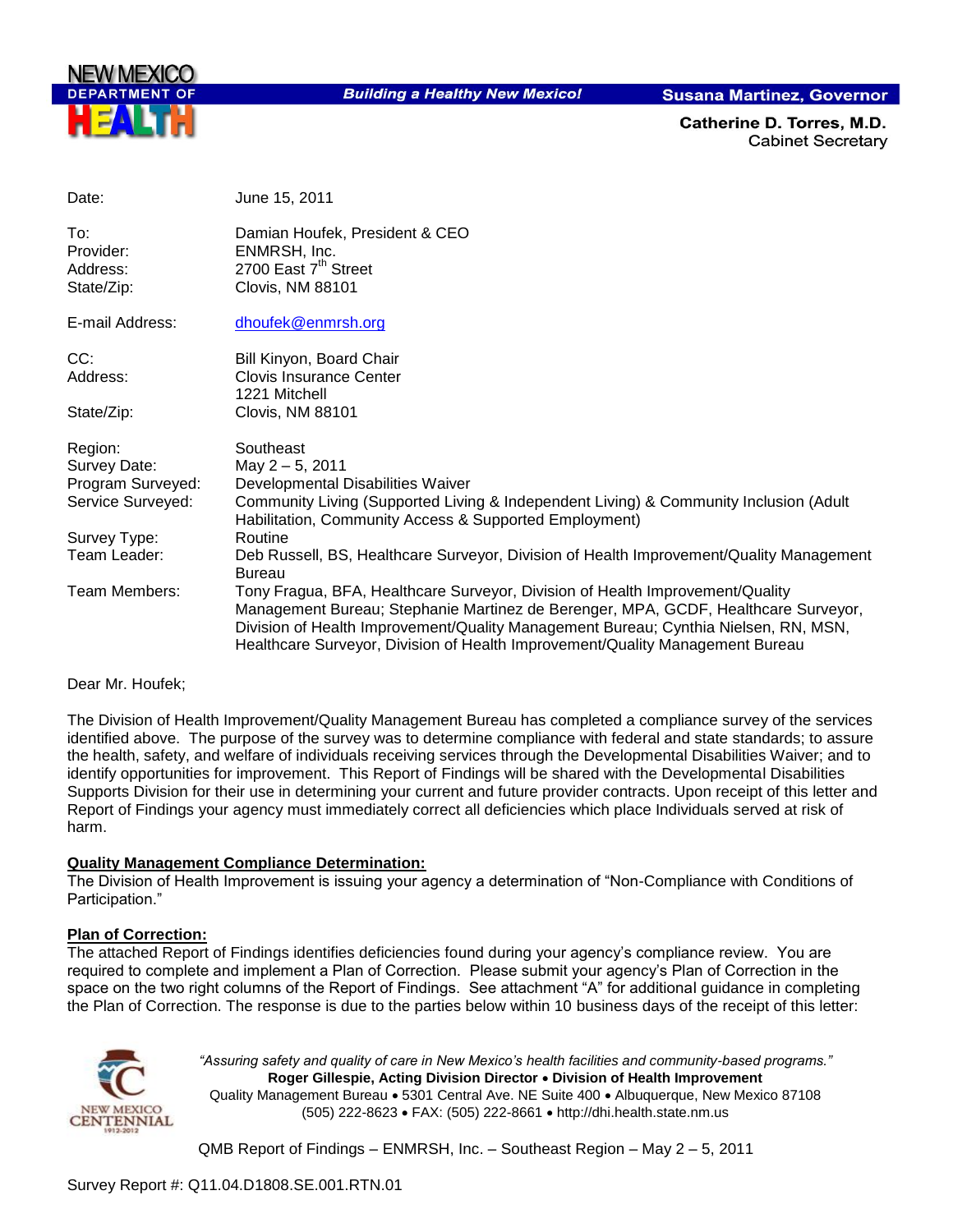#### **1. Quality Management Bureau, Attention: Plan of Correction Coordinator 5301 Central Ave. NE Suite 400 Albuquerque, NM 87108**

## **2. Developmental Disabilities Supports Division Regional Office for region of service surveyed**

Upon notification from QMB that your Plan of Correction has been approved, you must implement all remedies and corrective actions within 45 business days. If your Plan of Correction is denied, you must resubmit a revised plan as soon as possible for approval, as all remedies must still be completed within 45 business days of the receipt of this letter.

Failure to submit, complete or implement your Plan of Correction within the 45 day required time frames may result in the imposition of a \$200 per day Civil Monetary Penalty until it is received, completed and/or implemented.

### **Request for Informal Reconsideration of Findings (IRF):**

If you disagree with a finding of deficient practice, you have 10 business days upon receipt of this notice to request an IRF. Submit your request for an IRF in writing to:

> QMB Deputy Bureau Chief 5301 Central Ave NE Suite #400 Albuquerque, NM 87108 Attention: IRF request

See Attachment "C" for additional guidance in completing the request for Informal Reconsideration of Findings. The request for an IRF will not delay the implementation of your Plan of Correction which must be completed within 45 business days. Providers may not appeal the nature or interpretation of the standard or regulation, the team composition or sampling methodology. If the IRF approves the modification or removal of a finding, you will be advised of any changes.

Please call the Plan of Correction Coordinator at 505-222-8647 if you have questions about the Report of Findings or Plan of Correction. Thank you for your cooperation and for the work you perform.

Sincerely,

Deb Russell, BS

Deb Russell, BS Team Lead/Healthcare Surveyor Division of Health Improvement Quality Management Bureau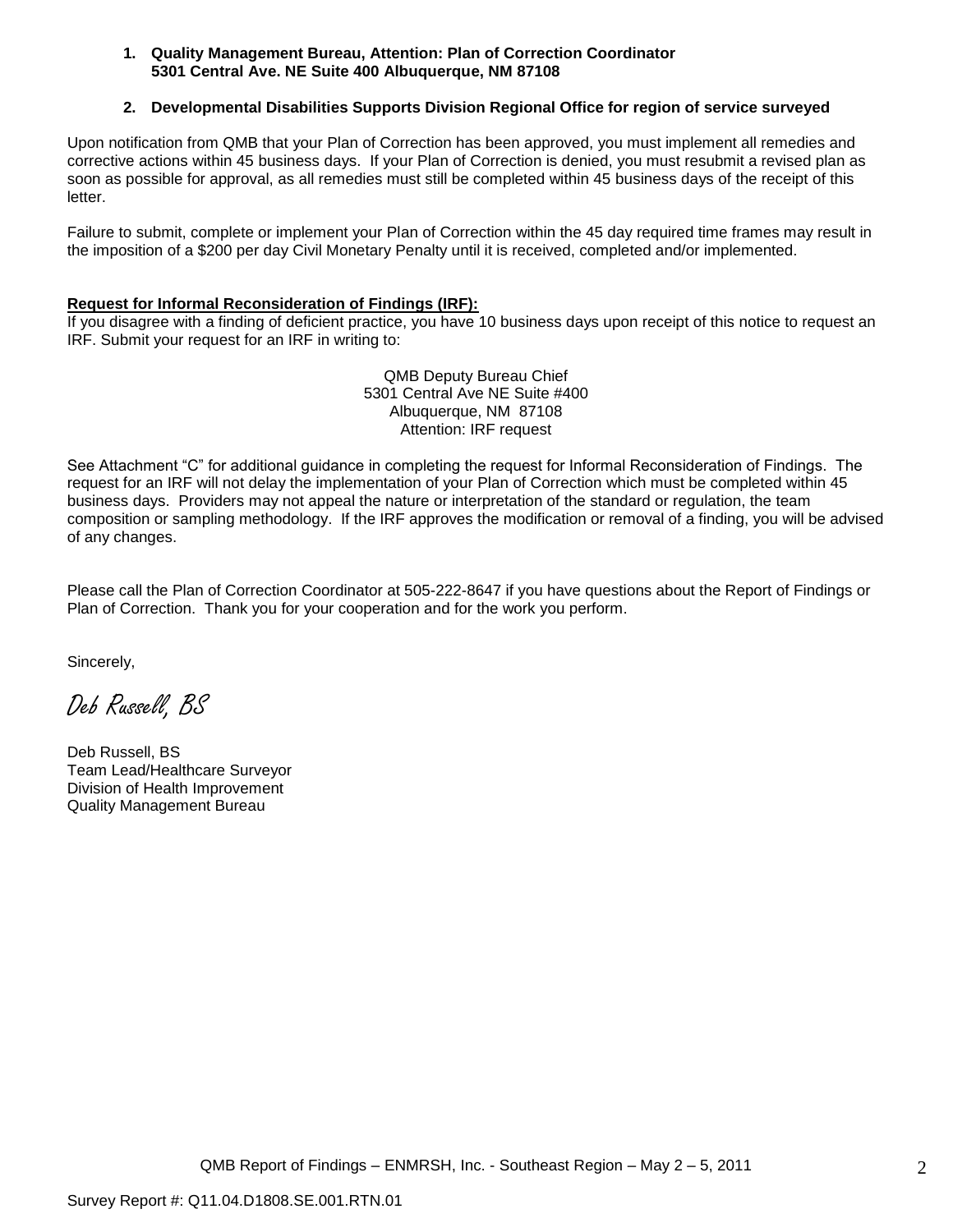### **Survey Process Employed:**

Entrance Conference Date: May 2, 2011

#### Exit Conference Date: May 5, 2011

Present: **ENMRSH, Inc.** Damian Houfek, President & CEO

#### **DOH/DHI/QMB**

Deb Russell, BS, Team Lead/Healthcare Surveyor Tony Fragua, BFA, Healthcare Surveyor Cynthia Nielsen, RN, MSN, Healthcare Surveyor

## Present: **ENMRSH, Inc.**

Damian Houfek, President & CEO Barbara Marion, Vice President Janelle Moore, Accounting Manager Meredith Huerta, QA Coordinator Tony Marion, Director of Consumer Services Christina Chavez, Director of Adult Habilitation Kirk Marshall, Director of Supported Employment Kathy Lynch, RN, Director of Nursing Services Liz Gallegos, Lead Residential Supervisor

#### **DOH/DHI/QMB**

Deb Russell, BS, Team Lead/Healthcare Surveyor Tony Fragua, BFA, Healthcare Surveyor Cynthia Nielsen, RN, MSN, Healthcare Surveyor

#### **DDSD – Southeast Regional Office**

Brianna Massey, Planner (via telephone)

| <b>Total Homes Visited</b>                 | Number: | 14                                                                                                                                                                                                           |
|--------------------------------------------|---------|--------------------------------------------------------------------------------------------------------------------------------------------------------------------------------------------------------------|
| <b>Supported Homes Visited</b><br>❖        | Number: | 14                                                                                                                                                                                                           |
| Administrative Locations Visited           | Number: | 1                                                                                                                                                                                                            |
| <b>Total Sample Size</b>                   | Number: | 20<br>3 - Jackson Class Members<br>17 - Non- <i>Jackson</i> Class Members<br>14 - Supported Living<br>6 - Independent Living<br>17 - Adult Habilitation<br>2 - Community Access<br>10 - Supported Employment |
| Persons Served Interviewed                 | Number: | 15                                                                                                                                                                                                           |
| Persons Served Observed                    | Number: | 5 (4 Individuals did not respond to surveyor<br>Questions & 1 Individual was not available during<br>survey)                                                                                                 |
| Person Served Records Reviewed             | Number: | 20                                                                                                                                                                                                           |
| Direct Service Professionals Interviewed   | Number: | 26                                                                                                                                                                                                           |
| Direct Service Professionals Record Review | Number: | 203                                                                                                                                                                                                          |
| Service Coordinator Record Review          | Number: | 6                                                                                                                                                                                                            |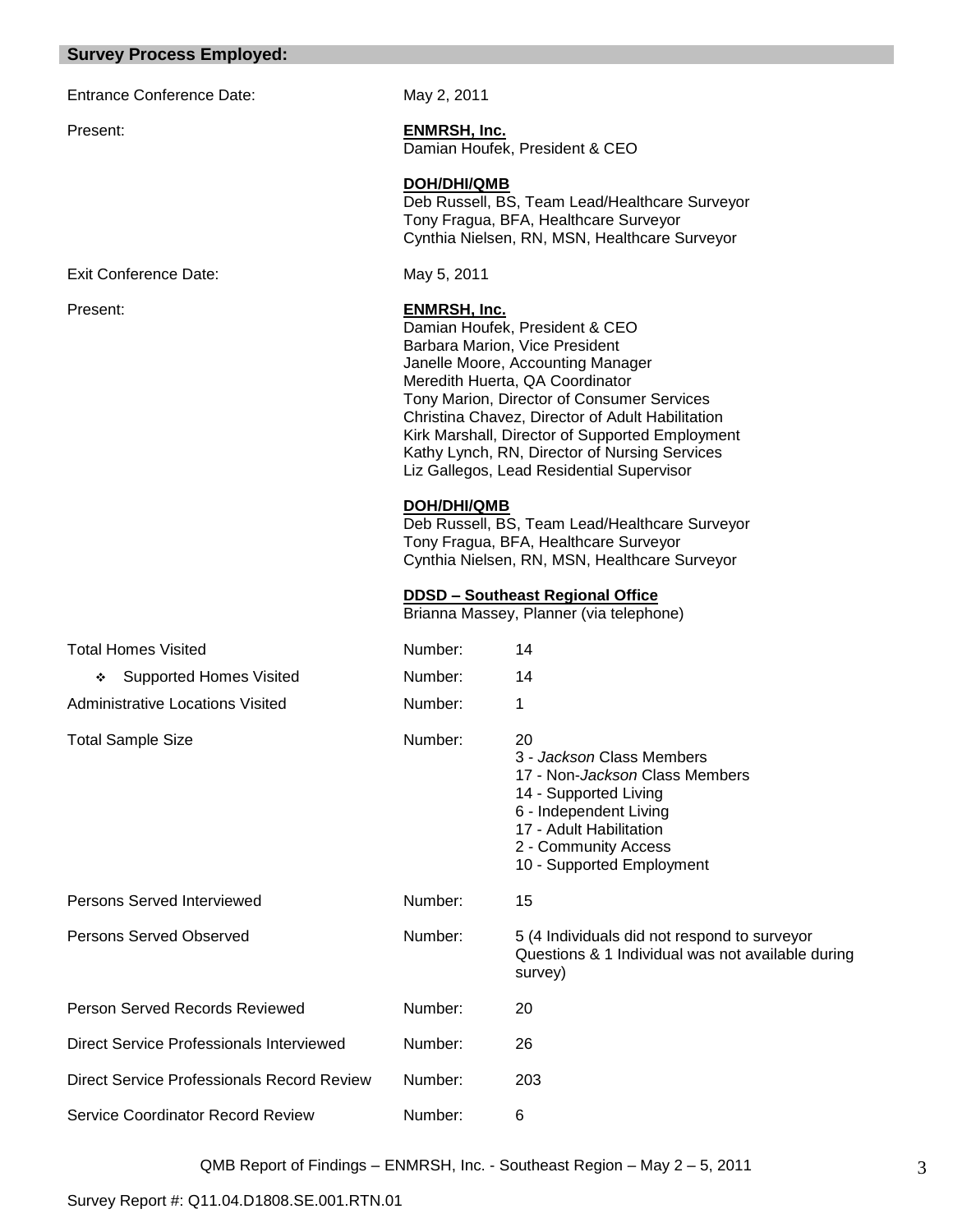Administrative Files Reviewed

- **•** Billing Records
- Medical Records
- Incident Management Records
- Personnel Files
- Training Records
- Agency Policy and Procedure
- Caregiver Criminal History Screening Records
- **Employee Abuse Registry**
- Human Rights Notes and/or Meeting Minutes
- Evacuation Drills
- Quality Assurance / Improvement Plan
- CC: Distribution List: DOH Division of Health Improvement
	- DOH Developmental Disabilities Supports Division
	- DOH Office of Internal Audit
	- HSD Medical Assistance Division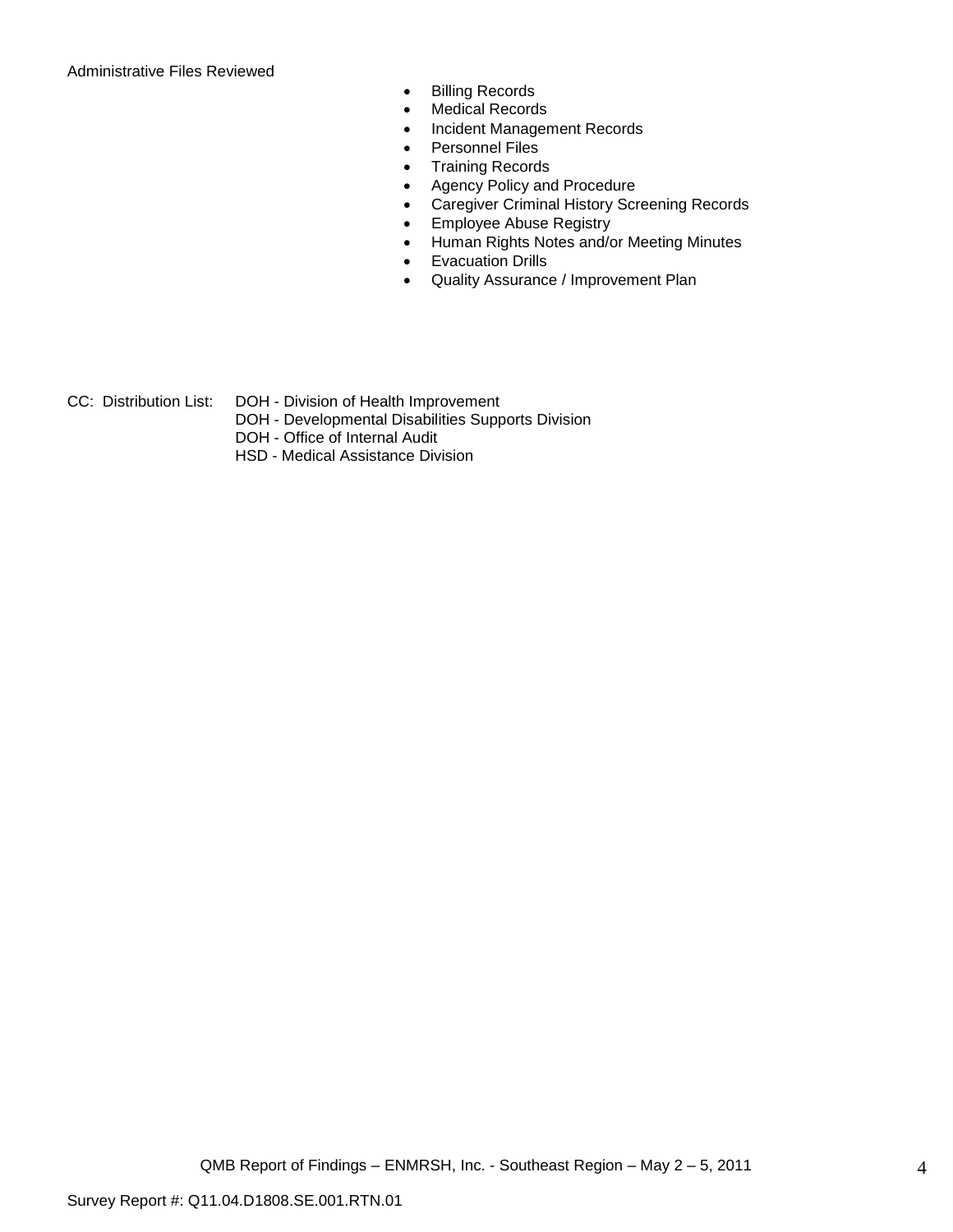## **Attachment A**

# **Provider Instructions for Completing the QMB Plan of Correction (POC) Process**

## *Introduction:*

After a QMB Compliance Review, your QMB Report of Findings will be sent to you via US mail.

Each provider must develop and implement a Plan of Correction (POC) that identifies specific quality assurance and quality improvement activities the agency will implement to correct deficiencies and prevent continued non compliance.

Agencies must submit their Plan of Correction within 10 business days from the date you receive the QMB Report of Findings. (Providers who do not submit a POC within 10 days will be referred to the Internal Review Committee [IRC] for sanctions).

If you have questions about the Plan of Correction process, call the QMB Plan of Correction Coordinator at 505-222-8647 or email at George.Perrault@state.nm.us. Requests for technical assistance must be requested through your DDSD Regional Office.

If you wish to dispute a finding on the official Report of Findings, you must file an Informal Reconsideration of Findings (IRF) request within ten (10) days of receiving your report. The POC process cannot resolve disputes regarding findings. Please note that you must still submit a POC for findings that are in question (see Attachment "C").

## *Instructions for Completing Agency POC:*

## *Required Content*

Your Plan of Correction should provide a step-by-step description of the methods to correct each deficient practice to prevent recurrence and information that ensures the regulation cited is in compliance. The remedies noted in your POC are expected to be added to your Agency"s required, annual Quality Assurance Plan. (see page 3, DDW standards, effective; April 1, 2007, Chapter 1, Section I Continuous Quality Management System)

If a deficiency has already been corrected, the plan should state how it was corrected, the completion date (date the correction was accomplished), and how possible recurrence of the deficiency will be prevented.

The Plan of Correction you submit needs to address *each deficiency* in the two right hand columns with:

- 1. How the corrective action will be accomplished for all cited deficiencies in the report of findings;
- 2. How your Agency will identify all other individuals having the potential to be affected by the same deficient practice;
- 3. What measures will be put into place or what systemic changes will be made to ensure that the deficient practice will not reoccur and corrective action is sustained;
- 4. How your Agency plans to monitor corrective actions utilizing its continuous Quality Assurance/Quality Improvement Plan to assure solutions in the plan of correction are achieved and sustained, including (if appropriate):
	- Details about how and when Consumer, Personnel and Residential files are audited by Agency personnel to ensure they contain required documents;
	- Information about how Medication Administration Records are reviewed to verify they contain all required information before they are distributed, as they are being used, and after they are completed;
	- Your processes for ensuring that all staff are trained in Core Competencies, Incident Reporting, and Individual-Specific service requirements, etc;
	- How accuracy in Billing documentation is assured;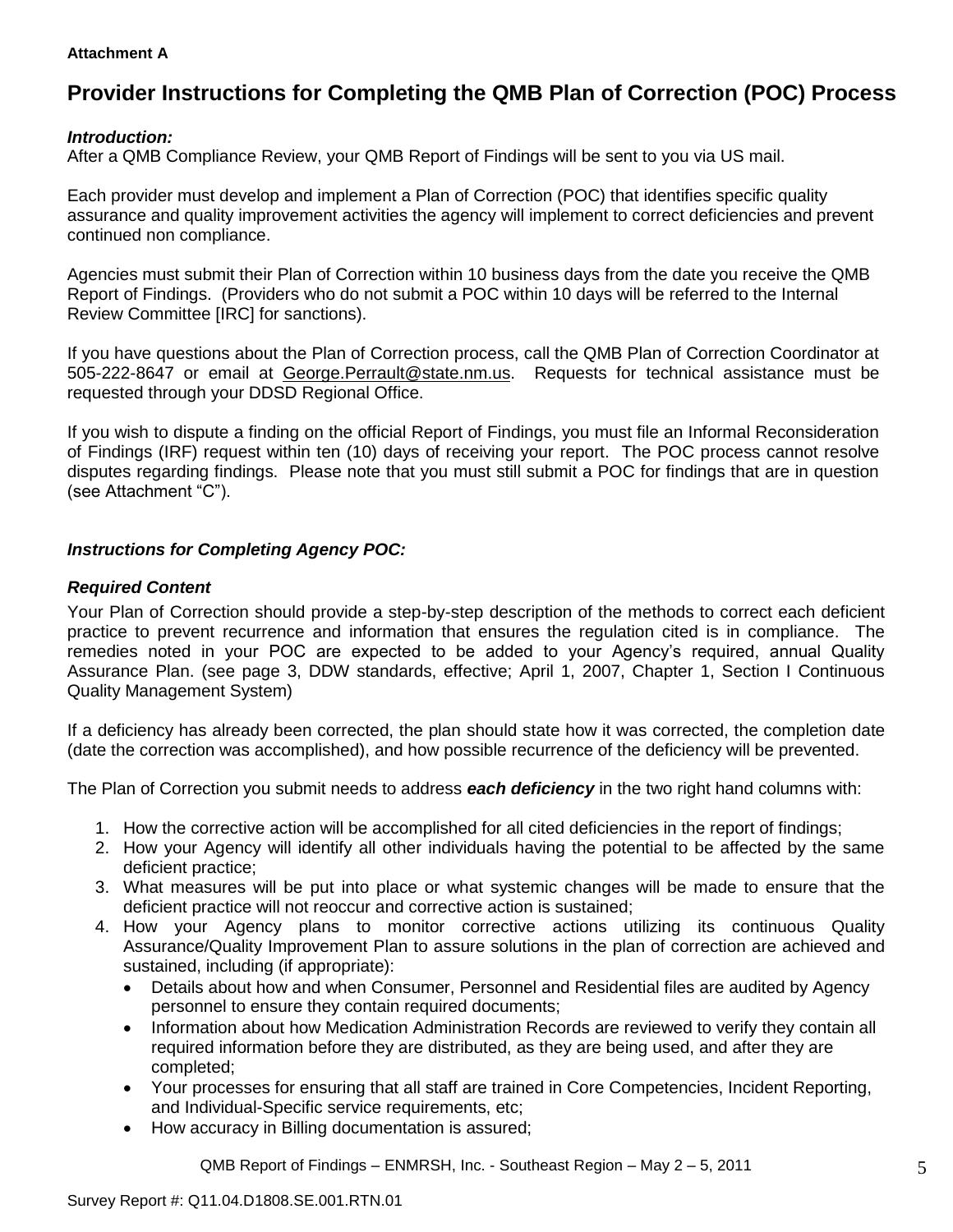- How health, safety is assured;
- For Case Management Providers, how ISPs are reviewed to verify they meet requirements, how the timeliness of LOC packet submissions and consumer visits are tracked;
- Your process for gathering, analyzing and responding to Quality data, and
- Details about Quality Targets in various areas, current status, Root Cause Analyses about why Targets were not met, and remedies implemented.
- 5. The individual"s title responsible for the Plan of Correction and completion date.

*Note:* **Instruction or in-service of staff alone may not be a sufficient plan of correction.** This is a good first step toward correction, but additional steps should be taken to ensure the deficiency is corrected and will not recur.

## *Completion Dates*

The plan of correction must include a **completion date** (entered in the far right-hand column). Be sure the date is **realistic** in the amount of time your Agency will need to correct the deficiency; not to exceed 45 days.

Direct care issues should be corrected immediately and monitored appropriately. Some deficiencies may require a staged plan to accomplish total correction. Deficiencies requiring replacement of equipment, etc., may require more time to accomplish correction but should show reasonable time frames.

## *Plan of Correction Submission Requirements*

- 1. Your Plan of Correction must be completed on the official QMB Survey Report of Findings/Plan of Correction Form and received by QMB within ten (10) business days from the date you received the report of findings.
- 2. If you have questions about the POC process, call the POC Coordinator, George Perrault at 505-222- 8647 for assistance.
- 3. For Technical Assistance (TA) in developing or implementing your POC, contact your local DDSD Regional Office.
- 4. Submit your POC to George Perrault, POC Coordinator in any of the following ways:
	- a. Electronically at [George.Perrault@state.nm.us](mailto:George.Perrault@state.nm.us)
	- b. Faxed to 505-222-8661, or
	- c. Mailed to QMB, 5301 Central Avenue SW, Suite 400, Albuquerque, NM 87108
- 5. Do not send supporting documentation to QMB until after your POC has been approved by QMB.
- 6. QMB will notify you when your POC has been "approve" or "denied."
	- a. Whether your POC is "approved," or "denied," you will have a maximum of 45 business days from the date of receipt of your Report of Findings to correct all survey deficiencies.
	- b. If your POC is "Denied" it must be revised and resubmitted as soon as possible, as the 45 business day limit is in effect.
	- c. If your POC is "Denied" a second time your agency may be referred to the Internal Review Committee.
	- d. You will receive written confirmation that your POC has been approved by QMB and a final deadline for completion of your POC.
- 7. Failure to submit your POC within 10 days without prior approval of an extension by QMB will result in a referral to the Internal Review Committee and the possible implementation of monetary penalties and/or sanctions.
- 8. Revisions, Modifications or Extensions to your Plan of Correction (post QMB approval) must be made in writing and submitted to the Plan of Correction Coordinator at QMB, prior to the due date and are approved on a case-by-case basis. No changes may be made to your POC or the timeframes for implementation without written approval of the POC Coordinator.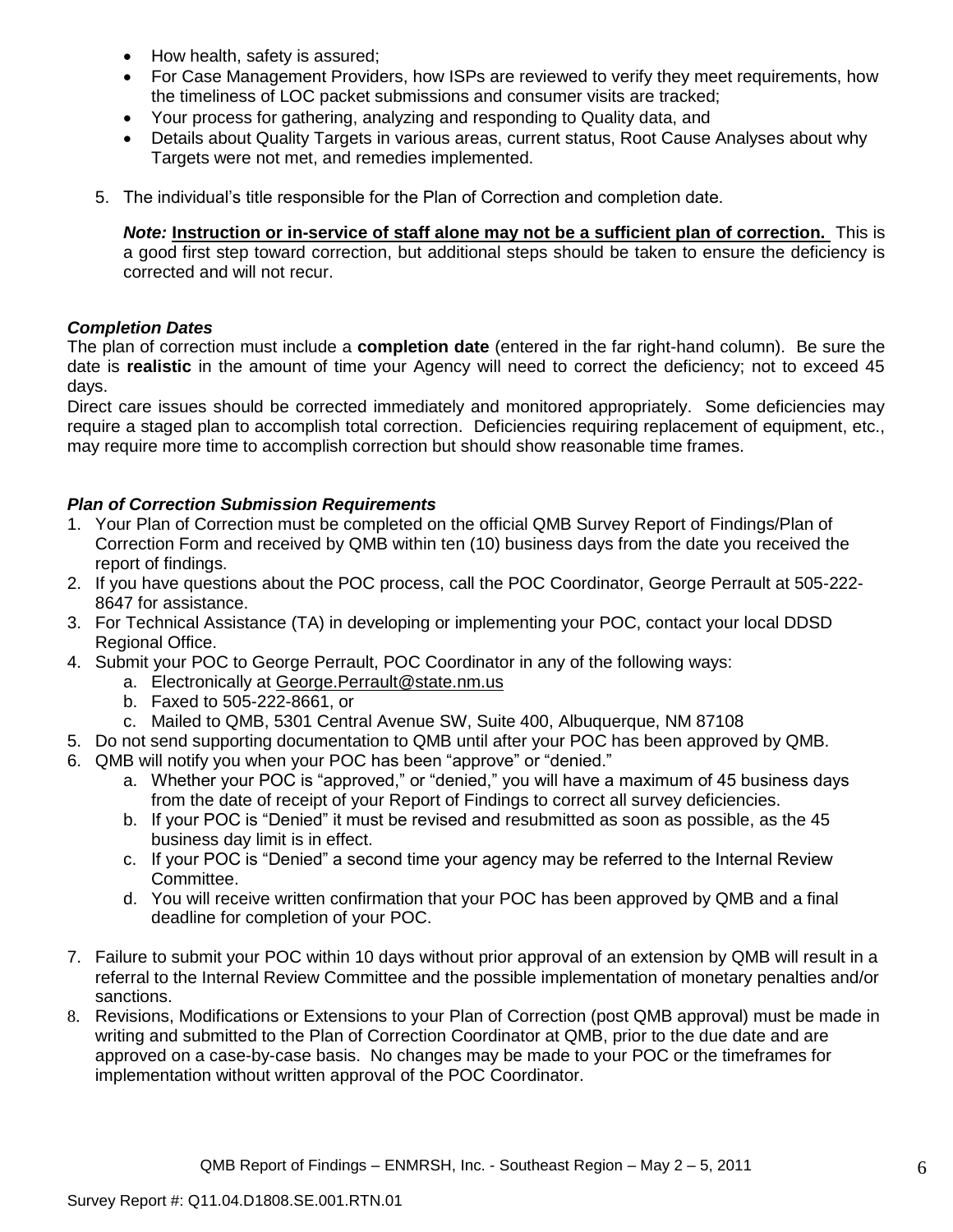## *POC Document Submission Requirements*

Once your POC has been approved by the QMB Plan of Correction Coordinator you must submit copies of documents as evidence that all deficiencies have been corrected, as follows.

- 1. Your internal documents are due within a *maximum* of 45 business days of receipt of your Report of Findings.
- 2. You may submit your documents by postal mail, fax, or electronically on disc or scanned and attached to e-mails.
- 3. All submitted documents *must be annotated*: please be sure the tag numbers and Identification numbers are indicated on each document submitted. Documents which are not annotated with the Tag number and Identification number may not be accepted.
- 4. Do not submit original documents; hard copies or scanned and electronically submitted copies are fine. Originals must be maintained in the agency file(s) per DDSD Standards.
- 5. In lieu of some documents, you may submit copies of file or home audit forms that clearly indicate cited deficiencies have been corrected, other attestations of correction must be approved by the Plan of Correction Coordinator prior to their submission.
- 6. For billing deficiencies, you must submit:
	- a. Evidence of an internal audit of billing documentation for a sample of individuals and timeframes;
	- b. Copies of "void and adjust" forms submitted to correct all over-billed or unjustified units billed identified during your internal audit.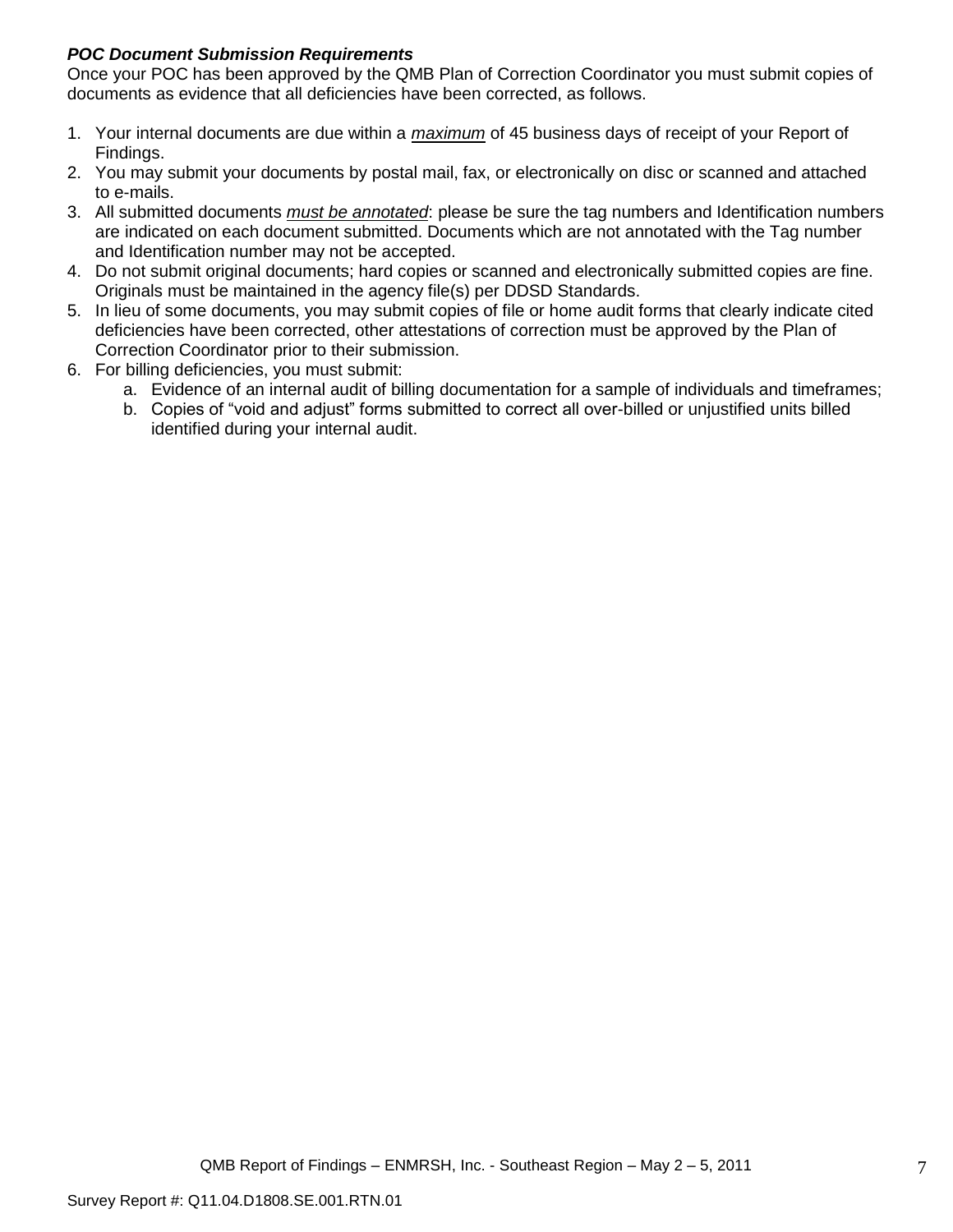Each deficiency in your Report of Findings is scored on a Scope and Severity Scale. The culmination of each deficiency"s Scope and Severity is used to determine degree of compliance to standards and regulations and level of QMB Compliance Determination.

|                 |                      |                                                             |                                 | <b>SCOPE</b>                |                                             |
|-----------------|----------------------|-------------------------------------------------------------|---------------------------------|-----------------------------|---------------------------------------------|
|                 |                      |                                                             | <b>Isolated</b><br>$01\%$ - 15% | <b>Pattern</b><br>16% - 79% | <b>Widespread</b><br>80% - 100%             |
|                 | High Impact          | Immediate Jeopardy to<br>individual health and or<br>safety | J.                              | Κ.                          | L.                                          |
|                 |                      | Actual harm                                                 | G.                              | н.                          | L                                           |
| <b>SEVERITY</b> | Medium<br>Impact     | <b>No Actual Harm</b><br>Potential for more than            | D.                              | Ε.                          | $F.$ (3 or<br>more)                         |
|                 |                      | minimal harm                                                | $D.$ (2 or<br>less)             |                             | $F.$ (no<br>conditions of<br>participation) |
|                 | <b>Impact</b><br>Low | No Actual Harm<br>Minimal potential for<br>harm.            | А.                              | <b>B.</b>                   | C.                                          |

## **Scope and Severity Definitions:**

• Isolated:

A deficiency that is limited to 1% to 15% of the sample, usually impacting few individuals in the sample.

• Pattern:

A deficiency that impacts a number or group of individuals from 16% to 79% of the sample is defined as a pattern finding. Pattern findings suggest the need for system wide corrective actions.

• Widespread:

A deficiency that impacts most or all (80% to 100%) of the individuals in the sample is defined as widespread or pervasive. Widespread findings suggest the need for system wide corrective actions as well as the need to implement a Continuous Quality Improvement process to improve or build infrastructure. Widespread findings could be referred to the Internal Review Committee for review and possible actions or sanctions.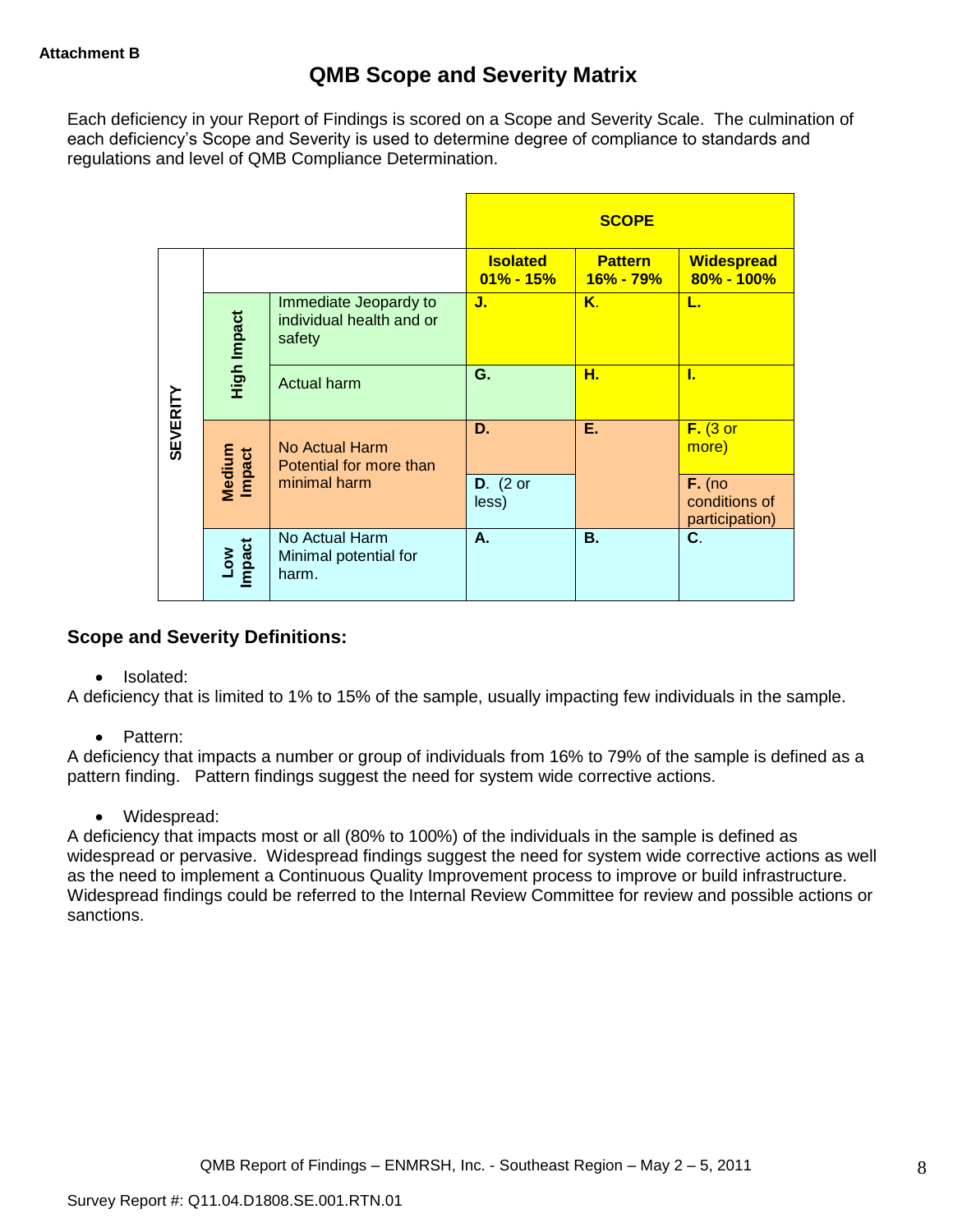# **QMB Determinations of Compliance**

"Substantial Compliance with Conditions of Participation"

The QMB determination of "Substantial Compliance with Conditions of Participation" indicates that a provider is in substantial compliance with all "Conditions of Participation" and other standards and regulations. The agency has obtained a level of compliance such that there is a minimal potential for harm to individuals" health and safety. To qualify for a determination of Substantial Compliance with Conditions of Participation, the provider must be in compliance with all Conditions of Participation.

"Non-Compliance with Conditions of Participation"

The QMB determination of "Non-Compliance with Conditions of Participation" indicates that a provider is out of compliance with one (1) or more "Conditions of Participation." This non-compliance, if not corrected, is likely to result in a serious negative outcome or the potential for more than minimal harm to individuals" health and safety.

Providers receiving a repeat determination of 'Non-Compliance' may be referred by QMB to the Internal Review Committee (IRC) for consideration of remedies and possible actions.

"Sub-Standard Compliance with Conditions of Participation":

The QMB determination of "Sub-Standard Compliance with Conditions of Participation" indicates a provider is significantly out of compliance with Conditions of Participation and/or has:

- Multiple findings of widespread non-compliance with any standard or regulation with a significant potential for more than minimal harm.
- Any finding of actual harm or Immediate Jeopardy.

Providers receiving a repeat determination of 'Substandard Compliance' will be referred by QMB to the Internal Review Committee (IRC) for consideration of remedies and possible actions.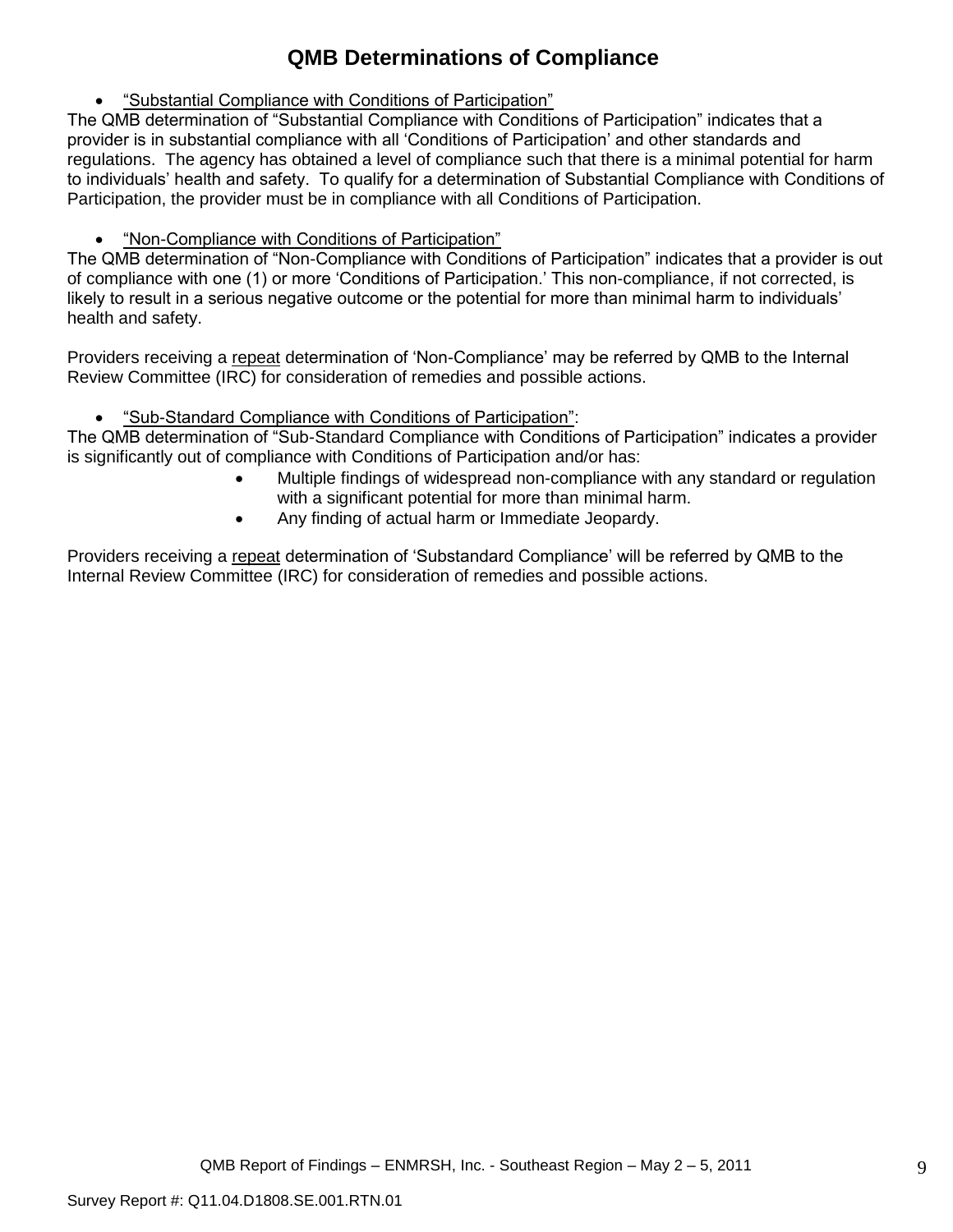## **Guidelines for the Provider Informal Reconsideration of Finding (IRF) Process**

## **Introduction:**

Throughout the QMB Survey process, surveyors are openly communicating with providers. Open communication means that surveyors have clarified issues and/or requested missing information before completing the review. Regardless, there may still be instances where the provider disagrees with a specific finding. Providers may use the following process to informally dispute a finding.

### **Instructions:**

- 1. The Informal Reconsideration of the Finding (IRF) request must be in writing to the QMB Deputy Bureau Chief **within 10 working days** of receipt of the final report.
- 2. The written request for an IRF must be completed on the QMB Request for Informal Reconsideration of Finding Form available on the QMB website:<http://dhi.health.state.nm.us/qmb>
- 3. The written request for an IRF must specify in detail the request for reconsideration and why the finding is inaccurate.
- 4. The IRF request must include all supporting documentation or evidence.

## **The following limitations apply to the IRF process:**

- The request for an IRF and all supporting evidence must be received within 10 days.
- Findings based on evidence requested during the survey and not provided may not be subject to reconsideration.
- The supporting documentation must be new evidence not previously reviewed or requested by the survey team.
- Providers must continue to complete their Plan of Correction during the IRF process
- Providers may not request an IRF to challenge the sampling methodology.
- Providers may not request an IRF based on disagreement with the nature of the standard or regulation.
- Providers may not request an IRF to challenge the team composition.
- Providers may not request an IRF to challenge the QMB compliance determination or the length of their DDSD provider contract.

A Provider forfeits the right to an IRF if the request is not made within 10 working days of receiving the report and/or does not include all supporting documentation or evidence to show compliance with the standards and regulations.

QMB has 30 working days to complete the review and notify the provider of the decision. The request will be reviewed by the IRF committee. The Provider will be notified in writing of the ruling; no face to face meeting will be conducted.

When a Provider requests that a finding be reconsidered, it does not stop or delay the Plan of Correction process. **Providers must continue to complete the Plan of Correction, including the finding in dispute regardless of the IRF status.** If a finding is removed or modified, it will be noted and removed or modified from the Report of Findings. It should be noted that in some cases a Plan of Correction may be completed prior to the IRF process being completed. The provider will be notified in writing on the decisions of the IRF committee.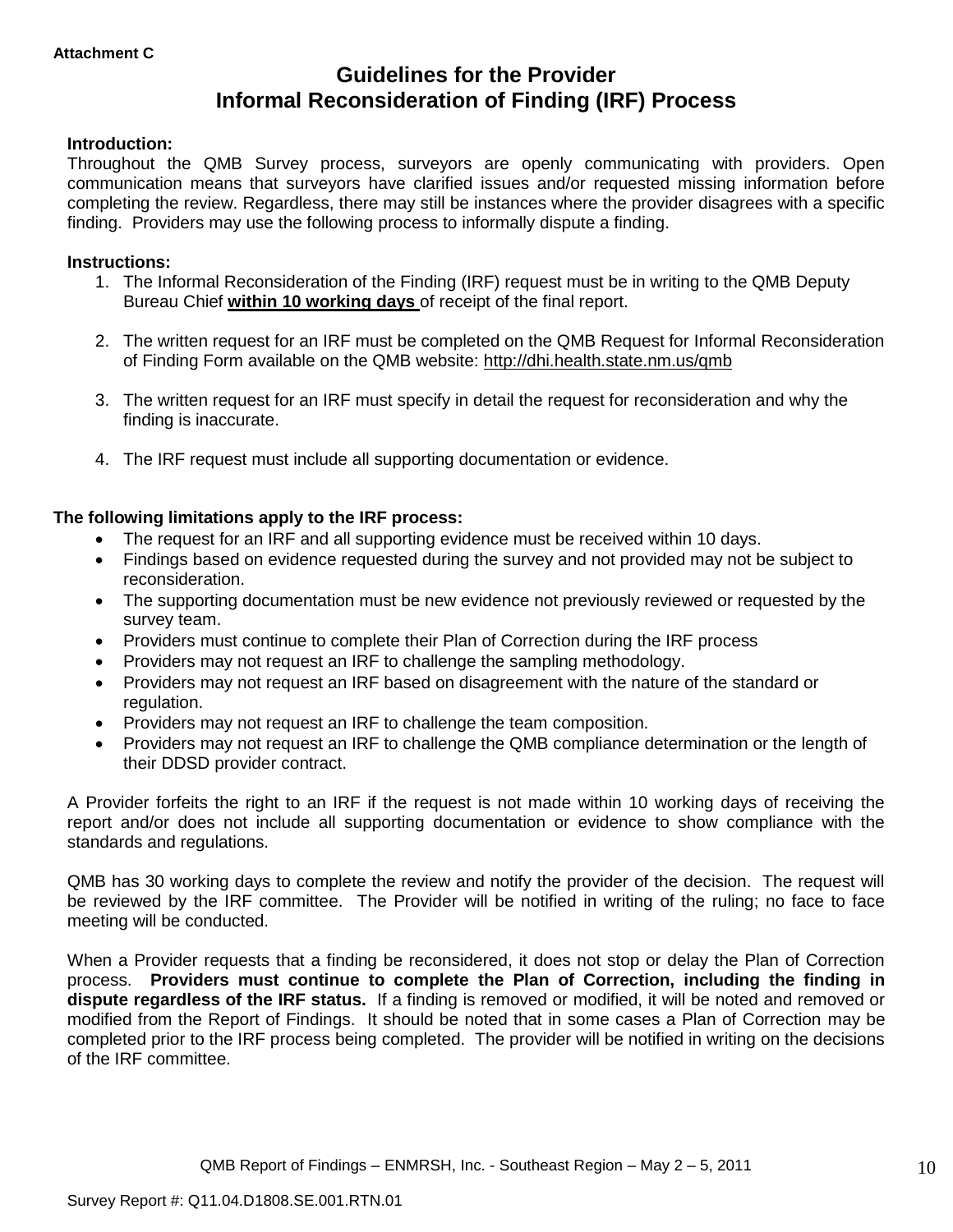## **Agency: ENMRSH, Inc. - Southeast Region** Program: Developmental Disabilities Waiver Service: **Community Living (Supported Living & Independent Living) & Community Inclusion (Adult Habilitation, Community Inclusion (Adult Habilitation, Community** Access & Supported Employment) Monitoring Type: Routine Survey<br>Date of Survey: May 2 - 5, 2011 **Date of Survey:**

| <b>Standard of Care</b>                               | <b>Deficiency</b>                                                                      | <b>Agency Plan of Correction and</b><br><b>Responsible Party</b> | <b>Date</b><br><b>Due</b> |
|-------------------------------------------------------|----------------------------------------------------------------------------------------|------------------------------------------------------------------|---------------------------|
| Tag #1A09 Medication Delivery (MAR) -                 | <b>Scope and Severity Rating: D</b>                                                    |                                                                  |                           |
| <b>Routine Medication</b>                             |                                                                                        |                                                                  |                           |
| Developmental Disabilities (DD) Waiver Service        | Medication Administration Records (MAR) were                                           |                                                                  |                           |
| Standards effective 4/1/2007                          | reviewed for the months of January, February,                                          |                                                                  |                           |
| <b>CHAPTER 1 II. PROVIDER AGENCY</b>                  | March, April & May 2011.                                                               |                                                                  |                           |
| <b>REQUIREMENTS:</b> The objective of these standards |                                                                                        |                                                                  |                           |
| is to establish Provider Agency policy, procedure     | Based on record review, 3 of 20 individuals had                                        |                                                                  |                           |
| and reporting requirements for DD Medicaid Waiver     | Medication Administration Records, which contained                                     |                                                                  |                           |
| program. These requirements apply to all such         | missing medications entries and/or other errors:                                       |                                                                  |                           |
| Provider Agency staff, whether directly employed or   |                                                                                        |                                                                  |                           |
| subcontracting with the Provider Agency. Additional   | Individual #3                                                                          |                                                                  |                           |
| Provider Agency requirements and personnel            | March 2011                                                                             |                                                                  |                           |
| qualifications may be applicable for specific service | Medication Administration Records did not contain                                      |                                                                  |                           |
| standards.                                            | the diagnosis for which the medication is                                              |                                                                  |                           |
| Е.<br><b>Medication Delivery: Provider Agencies</b>   | prescribed:                                                                            |                                                                  |                           |
| that provide Community Living, Community              | • Cipro 500mg (2 times daily)                                                          |                                                                  |                           |
| Inclusion or Private Duty Nursing services shall      |                                                                                        |                                                                  |                           |
| have written policies and procedures regarding        | Individual #5                                                                          |                                                                  |                           |
| medication(s) delivery and tracking and reporting of  | May 2011                                                                               |                                                                  |                           |
| medication errors in accordance with DDSD             | Medication Administration Records contained                                            |                                                                  |                           |
| Medication Assessment and Delivery Policy and         | missing entries. No documentation found                                                |                                                                  |                           |
| Procedures, the Board of Nursing Rules and Board      | indicating reason for missing entries:                                                 |                                                                  |                           |
| of Pharmacy standards and regulations.                | • Benztropine 0.5mg (1 time daily) $-$ Blank 5/1                                       |                                                                  |                           |
| (2) When required by the DDSD Medication              | $(8:00 \text{ PM})$                                                                    |                                                                  |                           |
| Assessment and Delivery Policy, Medication            |                                                                                        |                                                                  |                           |
| Administration Records (MAR) shall be maintained      | Individual #16                                                                         |                                                                  |                           |
| and include:                                          | February 2011                                                                          |                                                                  |                           |
| (a) The name of the individual, a transcription of    | Medication Administration Records contained<br>missing entries. No documentation found |                                                                  |                           |
| the physician's written or licensed health care       | indicating reason for missing entries:                                                 |                                                                  |                           |
| provider's prescription including the brand           |                                                                                        |                                                                  |                           |
|                                                       | • Lantus Insulin Injection (1 time daily) - Blank                                      |                                                                  |                           |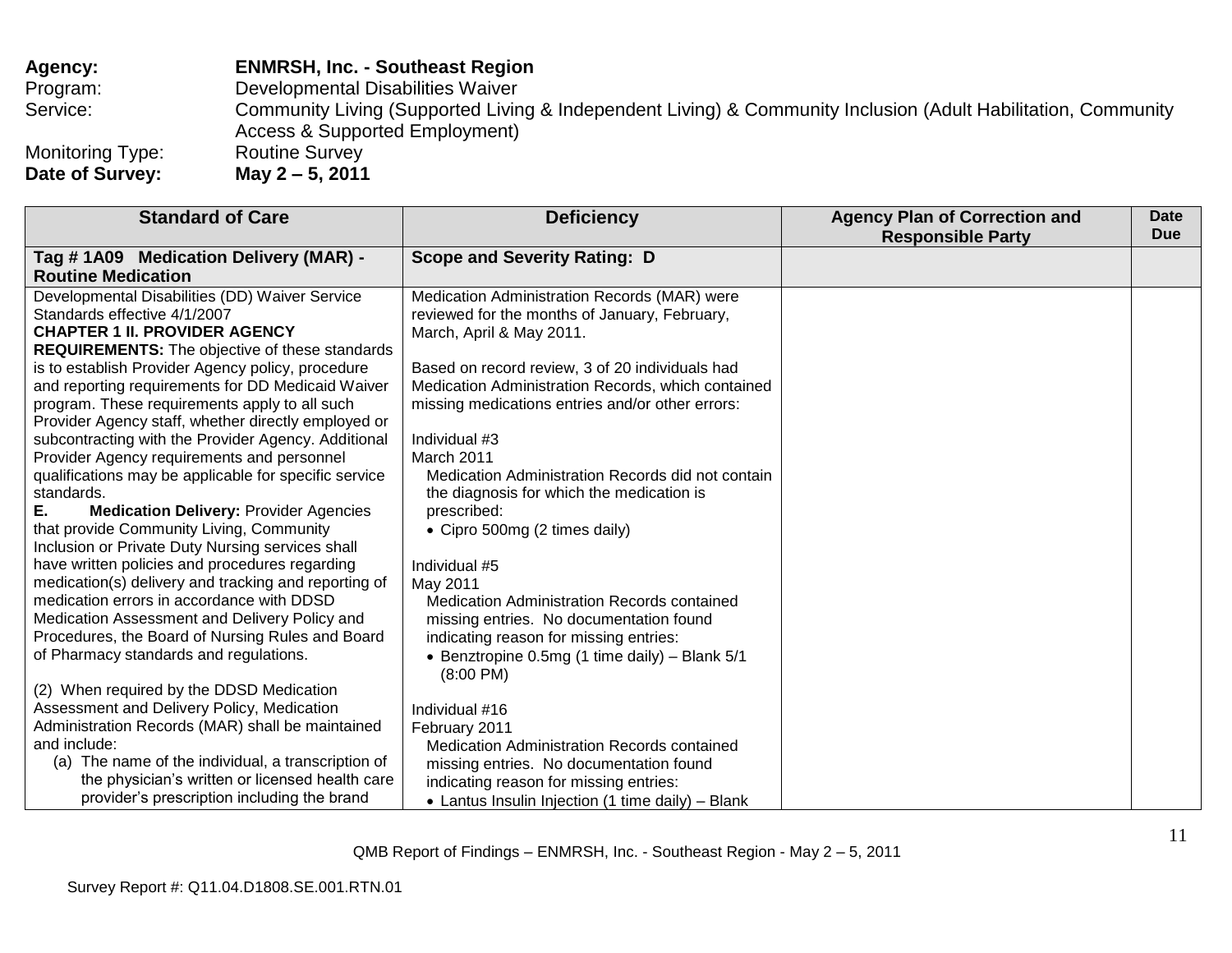| and generic name of the medication,                 | 2/10 (8:00 PM) |  |
|-----------------------------------------------------|----------------|--|
| diagnosis for which the medication is               |                |  |
| prescribed;                                         |                |  |
| (b) Prescribed dosage, frequency and                |                |  |
|                                                     |                |  |
| method/route of administration, times and           |                |  |
| dates of administration;                            |                |  |
| (c) Initials of the individual administering or     |                |  |
| assisting with the medication;                      |                |  |
| (d) Explanation of any medication irregularity;     |                |  |
| (e) Documentation of any allergic reaction or       |                |  |
| adverse medication effect; and                      |                |  |
| (f) For PRN medication, an explanation for the      |                |  |
| use of the PRN medication shall include             |                |  |
| observable signs/symptoms or                        |                |  |
| circumstances in which the medication is to         |                |  |
| be used, and documentation of effectiveness         |                |  |
| of PRN medication administered.                     |                |  |
| (3) The Provider Agency shall also maintain a       |                |  |
| signature page that designates the full name that   |                |  |
| corresponds to each initial used to document        |                |  |
| administered or assisted delivery of each dose;     |                |  |
|                                                     |                |  |
| (4) MARs are not required for individuals           |                |  |
| participating in Independent Living who self-       |                |  |
| administer their own medications;                   |                |  |
| (5) Information from the prescribing pharmacy       |                |  |
| regarding medications shall be kept in the home and |                |  |
| community inclusion service locations and shall     |                |  |
| include the expected desired outcomes of            |                |  |
| administrating the medication, signs and symptoms   |                |  |
| of adverse events and interactions with other       |                |  |
| medications;                                        |                |  |
|                                                     |                |  |
| NMAC 16.19.11.8 MINIMUM STANDARDS:                  |                |  |
| A. MINIMUM STANDARDS FOR THE                        |                |  |
| DISTRIBUTION, STORAGE, HANDLING AND                 |                |  |
| <b>RECORD KEEPING OF DRUGS:</b>                     |                |  |
|                                                     |                |  |
| (d) The facility shall have a Medication            |                |  |
| Administration Record (MAR) documenting             |                |  |
| medication administered to residents, including     |                |  |
| over-the-counter medications. This                  |                |  |
| documentation shall include:                        |                |  |
|                                                     |                |  |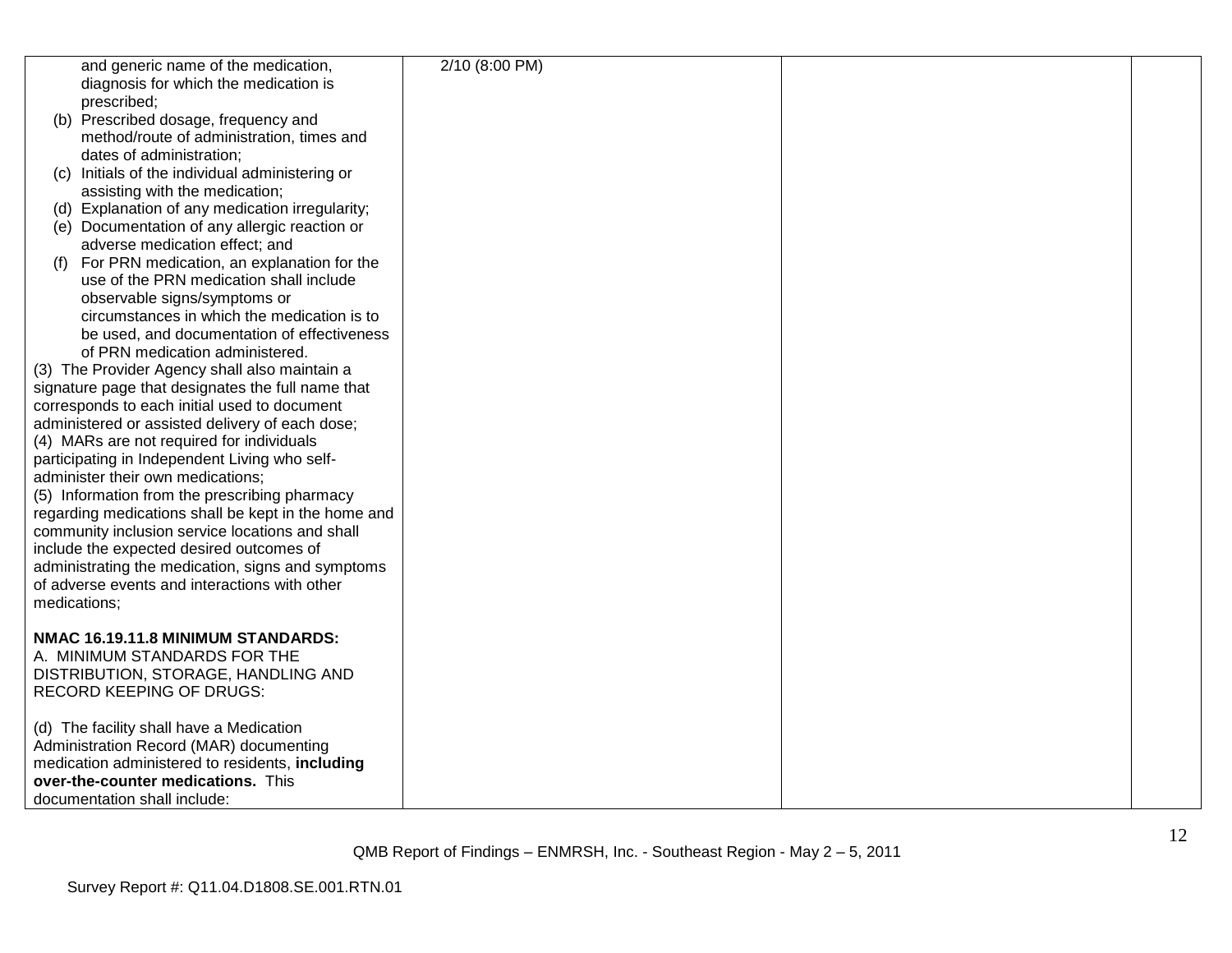| (i)<br>(ii)<br>(iii)<br>(iv)<br>(v)<br>(ix)<br>(x) | Name of resident;<br>Date given;<br>Drug product name;<br>Dosage and form;<br>Strength of drug;<br>(vi) Route of administration;<br>(vii) How often medication is to be taken;<br>(viii) Time taken and staff initials;<br>Dates when the medication is discontinued<br>or changed;<br>The name and initials of all staff<br>administering medications.                                                                                                                                                                                                                                                       |  |  |
|----------------------------------------------------|---------------------------------------------------------------------------------------------------------------------------------------------------------------------------------------------------------------------------------------------------------------------------------------------------------------------------------------------------------------------------------------------------------------------------------------------------------------------------------------------------------------------------------------------------------------------------------------------------------------|--|--|
| ➤<br>$\blacktriangleright$                         | <b>Model Custodial Procedure Manual</b><br><b>D. Administration of Drugs</b><br>Unless otherwise stated by practitioner, patients will<br>not be allowed to administer their own medications.<br>Document the practitioner's order authorizing the<br>self-administration of medications.<br>All PRN (As needed) medications shall have<br>complete detail instructions regarding the<br>administering of the medication. This shall include:<br>$\triangleright$ symptoms that indicate the use of the<br>medication,<br>exact dosage to be used, and<br>the exact amount to be used in a 24 hour<br>period. |  |  |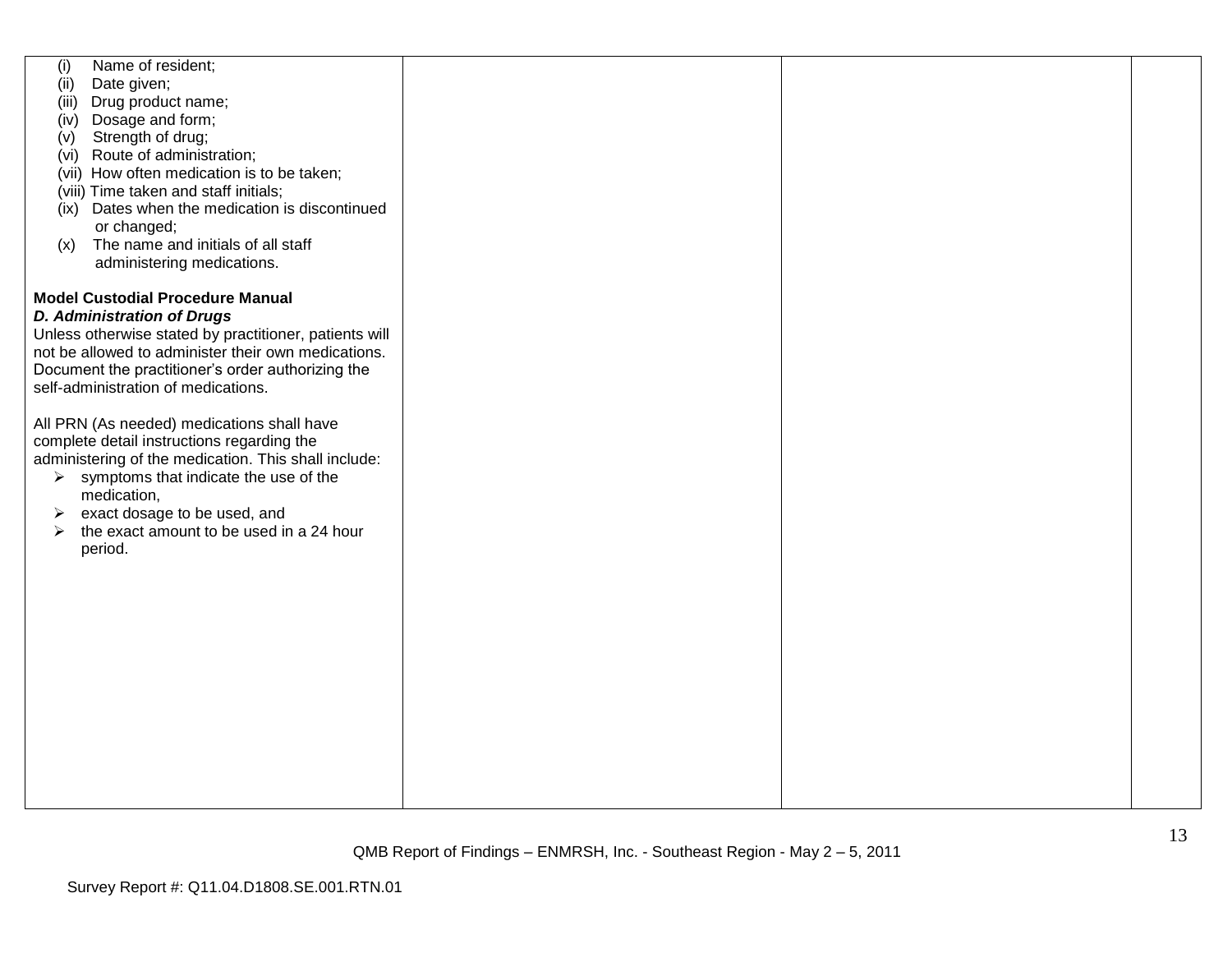| Tag #1A09.1 Medication Delivery - PRN                               | <b>Scope and Severity Rating: D</b>               |  |
|---------------------------------------------------------------------|---------------------------------------------------|--|
| <b>Medication</b>                                                   |                                                   |  |
| Developmental Disabilities (DD) Waiver Service                      | Based on record review, the Agency failed to      |  |
| Standards effective 4/1/2007                                        | maintain PRN Medication Administration Records    |  |
| <b>CHAPTER 1 II. PROVIDER AGENCY</b>                                | which contained all elements required by standard |  |
| <b>REQUIREMENTS:</b> The objective of these standards               | for 2 of 20 Individuals.                          |  |
| is to establish Provider Agency policy, procedure                   |                                                   |  |
| and reporting requirements for DD Medicaid Waiver                   | Individual #10                                    |  |
| program. These requirements apply to all such                       | April 2011                                        |  |
| Provider Agency staff, whether directly employed or                 | No Effectiveness was noted on the Medication      |  |
| subcontracting with the Provider Agency. Additional                 | Administration Record for the following PRN       |  |
| Provider Agency requirements and personnel                          | medication:                                       |  |
| qualifications may be applicable for specific service<br>standards. | • Nizoral cream $-$ PRN $-$ 4/12 (given 1 time)   |  |
| E. Medication Delivery: Provider Agencies that                      | Individual #11                                    |  |
| provide Community Living, Community Inclusion or                    | January 2011                                      |  |
| Private Duty Nursing services shall have written                    | No Effectiveness was noted on the Medication      |  |
| policies and procedures regarding medication(s)                     | Administration Record for the following PRN       |  |
| delivery and tracking and reporting of medication                   | medication:                                       |  |
| errors in accordance with DDSD Medication                           | • Motrin 800mg - PRN - 1/13 (given 1 time)        |  |
| Assessment and Delivery Policy and Procedures,                      |                                                   |  |
| the Board of Nursing Rules and Board of Pharmacy                    | February 2011                                     |  |
| standards and regulations.                                          | No evidence of documented Signs/Symptoms          |  |
|                                                                     | were found for the following PRN medication:      |  |
| (2) When required by the DDSD Medication                            | · Pepto Bismol - PRN - 2/23 (given 1 time)        |  |
| Assessment and Delivery Policy, Medication                          |                                                   |  |
| Administration Records (MAR) shall be maintained                    | No Effectiveness was noted on the Medication      |  |
| and include:                                                        | Administration Record for the following PRN       |  |
| (a) The name of the individual, a transcription of                  | medication:                                       |  |
| the physician's written or licensed health care                     | • Pepto Bismol - PRN - 2/23 (given 1 time)        |  |
| provider's prescription including the brand                         |                                                   |  |
| and generic name of the medication,                                 | No Time of Administration was noted on the        |  |
| diagnosis for which the medication is                               | Medication Administration Record for the          |  |
| prescribed;                                                         | following PRN medication:                         |  |
| (b) Prescribed dosage, frequency and                                | · Pepto Bismol - PRN - 2/23 (given 1 time)        |  |
| method/route of administration, times and                           |                                                   |  |
| dates of administration;                                            |                                                   |  |
| (c) Initials of the individual administering or                     |                                                   |  |
| assisting with the medication;                                      |                                                   |  |
| (d) Explanation of any medication irregularity;                     |                                                   |  |
| (e) Documentation of any allergic reaction or                       |                                                   |  |
| adverse medication effect; and                                      |                                                   |  |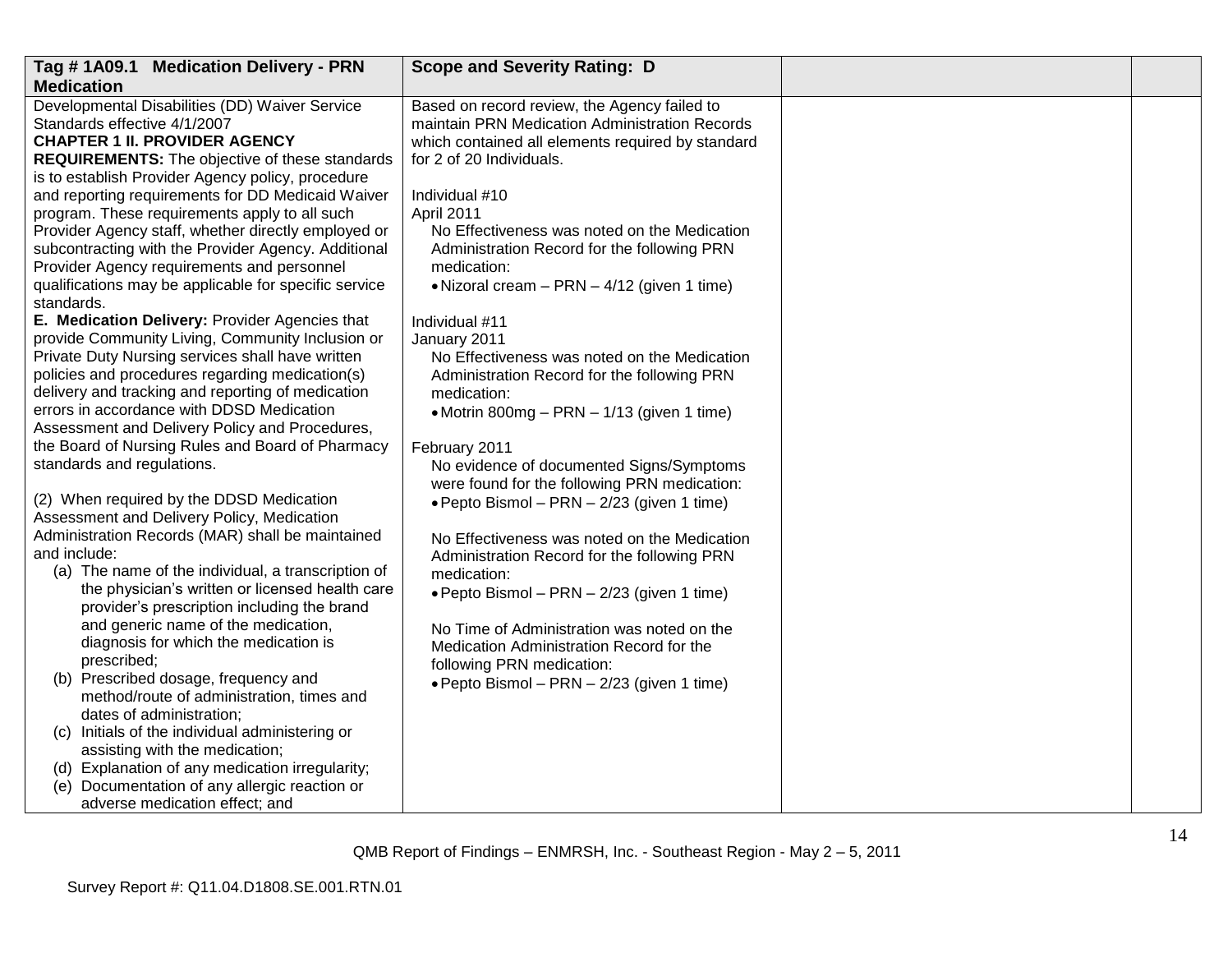| (f)<br>For PRN medication, an explanation for the                                                 |  |  |
|---------------------------------------------------------------------------------------------------|--|--|
| use of the PRN medication shall include                                                           |  |  |
| observable signs/symptoms or                                                                      |  |  |
| circumstances in which the medication is to                                                       |  |  |
| be used, and documentation of effectiveness                                                       |  |  |
| of PRN medication administered.                                                                   |  |  |
|                                                                                                   |  |  |
| (3) The Provider Agency shall also maintain a                                                     |  |  |
| signature page that designates the full name that<br>corresponds to each initial used to document |  |  |
| administered or assisted delivery of each dose;                                                   |  |  |
|                                                                                                   |  |  |
| (4) MARs are not required for individuals                                                         |  |  |
| participating in Independent Living who self-                                                     |  |  |
| administer their own medications;                                                                 |  |  |
|                                                                                                   |  |  |
| (5) Information from the prescribing pharmacy                                                     |  |  |
| regarding medications shall be kept in the home and                                               |  |  |
| community inclusion service locations and shall                                                   |  |  |
| include the expected desired outcomes of                                                          |  |  |
| administrating the medication, signs and symptoms                                                 |  |  |
| of adverse events and interactions with other                                                     |  |  |
| medications;                                                                                      |  |  |
| NMAC 16.19.11.8 MINIMUM STANDARDS:                                                                |  |  |
| A. MINIMUM STANDARDS FOR THE                                                                      |  |  |
| DISTRIBUTION, STORAGE, HANDLING AND                                                               |  |  |
| <b>RECORD KEEPING OF DRUGS:</b>                                                                   |  |  |
| (d) The facility shall have a Medication                                                          |  |  |
| Administration Record (MAR) documenting                                                           |  |  |
| medication administered to residents, including                                                   |  |  |
| over-the-counter medications. This                                                                |  |  |
| documentation shall include:                                                                      |  |  |
| Name of resident;<br>(i)                                                                          |  |  |
| (ii)<br>Date given;                                                                               |  |  |
| (iii)<br>Drug product name;                                                                       |  |  |
| Dosage and form;<br>(iv)                                                                          |  |  |
| Strength of drug;<br>(v)                                                                          |  |  |
| Route of administration;<br>(vi)                                                                  |  |  |
| (vii) How often medication is to be taken;                                                        |  |  |
| (viii) Time taken and staff initials;                                                             |  |  |
| (ix) Dates when the medication is discontinued                                                    |  |  |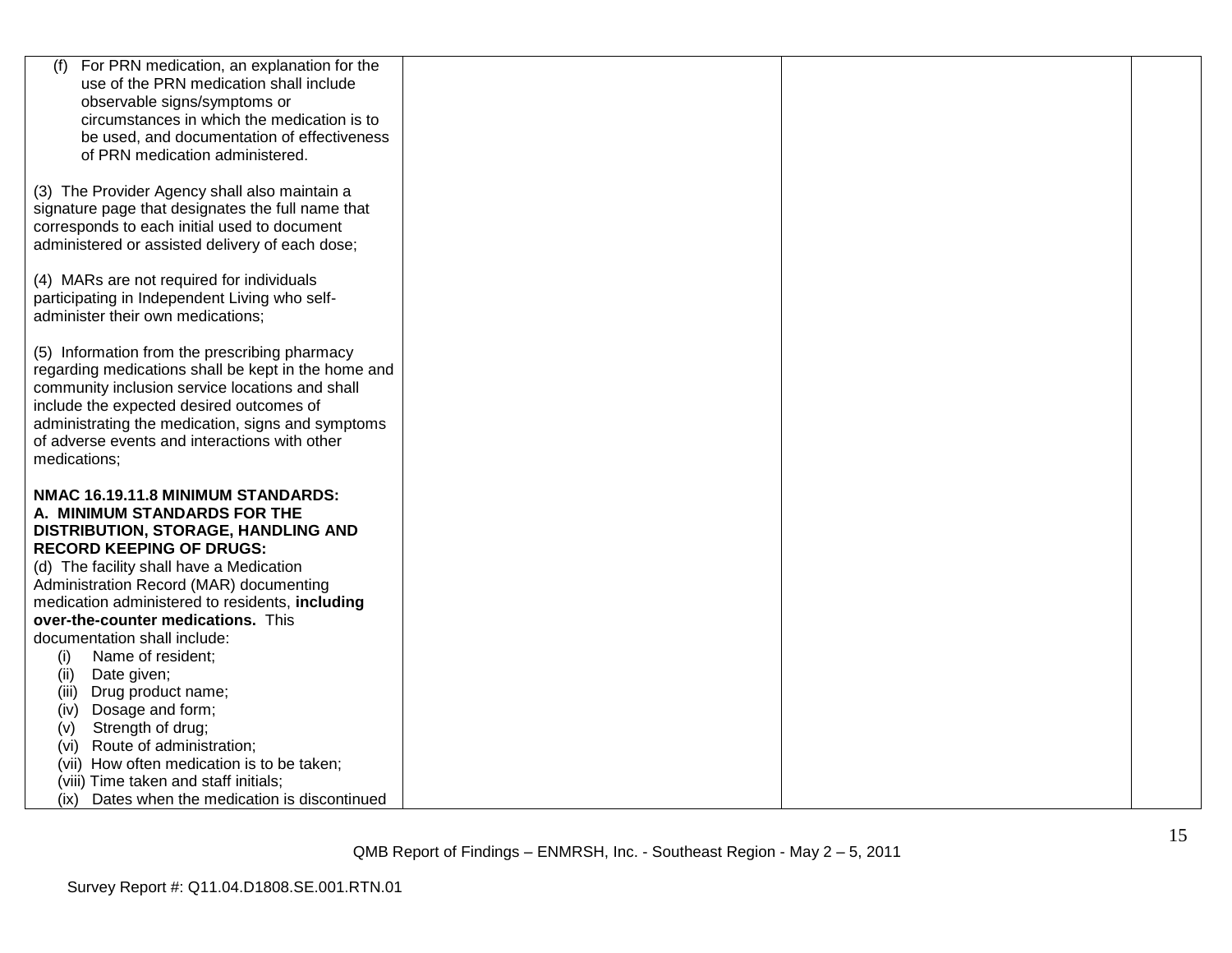| or changed;                                            |  |  |
|--------------------------------------------------------|--|--|
| The name and initials of all staff<br>(x)              |  |  |
| administering medications.                             |  |  |
|                                                        |  |  |
| <b>Model Custodial Procedure Manual</b>                |  |  |
| <b>D. Administration of Drugs</b>                      |  |  |
|                                                        |  |  |
| Unless otherwise stated by practitioner, patients will |  |  |
| not be allowed to administer their own medications.    |  |  |
| Document the practitioner's order authorizing the      |  |  |
| self-administration of medications.                    |  |  |
|                                                        |  |  |
| All PRN (As needed) medications shall have             |  |  |
| complete detail instructions regarding the             |  |  |
| administering of the medication. This shall include:   |  |  |
| symptoms that indicate the use of the<br>➤             |  |  |
| medication,                                            |  |  |
| exact dosage to be used, and<br>➤                      |  |  |
| the exact amount to be used in a 24 hour               |  |  |
|                                                        |  |  |
| period.                                                |  |  |
|                                                        |  |  |
| <b>Department of Health</b>                            |  |  |
| <b>Developmental Disabilities Supports Division</b>    |  |  |
| (DDSD) Medication Assessment and Delivery              |  |  |
| Policy - Eff. November 1, 2006                         |  |  |
| <b>F. PRN Medication</b>                               |  |  |
| 3. Prior to self-administration, self-administration   |  |  |
| with physical assist or assisting with delivery of PRN |  |  |
| medications, the direct support staff must contact     |  |  |
| the agency nurse to describe observed symptoms         |  |  |
| and thus assure that the PRN medication is being       |  |  |
| used according to instructions given by the ordering   |  |  |
| PCP. In cases of fever, respiratory distress           |  |  |
|                                                        |  |  |
| (including coughing), severe pain, vomiting,           |  |  |
| diarrhea, change in responsiveness/level of            |  |  |
| consciousness, the nurse must strongly consider        |  |  |
| the need to conduct a face-to-face assessment to       |  |  |
| assure that the PRN does not mask a condition          |  |  |
| better treated by seeking medical attention. This      |  |  |
| does not apply to home based/family living settings    |  |  |
| where the provider is related by affinity or by        |  |  |
| consanguinity to the individual.                       |  |  |
|                                                        |  |  |
|                                                        |  |  |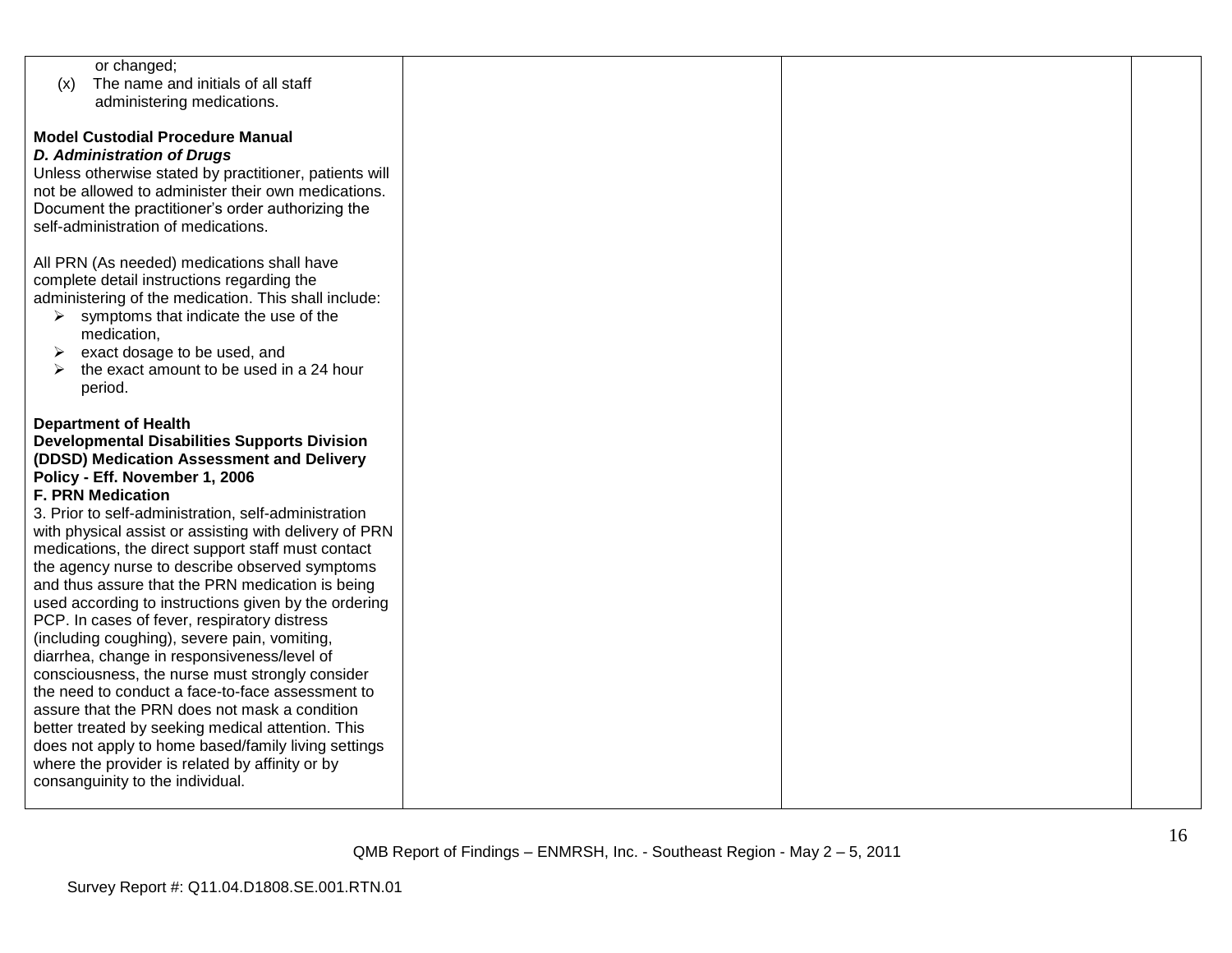| 4. The agency nurse shall review the utilization of                                                                                                                                   |  |  |
|---------------------------------------------------------------------------------------------------------------------------------------------------------------------------------------|--|--|
| PRN medications routinely. Frequent or escalating                                                                                                                                     |  |  |
| use of PRN medications must be reported to the                                                                                                                                        |  |  |
| PCP and discussed by the Interdisciplinary for                                                                                                                                        |  |  |
| changes to the overall support plan (see Section H                                                                                                                                    |  |  |
| of this policy).                                                                                                                                                                      |  |  |
| H. Agency Nurse Monitoring<br>1. Regardless of the level of assistance with<br>medication delivery that is required by the individual<br>or the route through which the medication is |  |  |
| delivered, the agency nurses must monitor the<br>individual's response to the effects of their routine                                                                                |  |  |
| and PRN medications. The frequency and type of                                                                                                                                        |  |  |
| monitoring must be based on the nurse's<br>assessment of the individual and consideration of                                                                                          |  |  |
| the individual's diagnoses, health status, stability,                                                                                                                                 |  |  |
| utilization of PRN medications and level of support<br>required by the individual's condition and the skill                                                                           |  |  |
| level and needs of the direct care staff. Nursing                                                                                                                                     |  |  |
| monitoring should be based on prudent nursing                                                                                                                                         |  |  |
| practice and should support the safety and                                                                                                                                            |  |  |
| independence of the individual in the community                                                                                                                                       |  |  |
| setting. The health care plan shall reflect the                                                                                                                                       |  |  |
| planned monitoring of the individual's response to                                                                                                                                    |  |  |
| medication.                                                                                                                                                                           |  |  |
| <b>Department of Health Developmental Disabilities</b>                                                                                                                                |  |  |
| <b>Supports Division (DDSD) - Procedure Title:</b>                                                                                                                                    |  |  |
| <b>Medication Assessment and Delivery Procedure</b>                                                                                                                                   |  |  |
| Eff Date: November 1, 2006                                                                                                                                                            |  |  |
| C. 3. Prior to delivery of the PRN, direct support<br>staff must contact the agency nurse to describe                                                                                 |  |  |
| observed symptoms and thus assure that the PRN                                                                                                                                        |  |  |
| is being used according to instructions given by the                                                                                                                                  |  |  |
| ordering PCP. In cases of fever, respiratory distress                                                                                                                                 |  |  |
| (including coughing), severe pain, vomiting,                                                                                                                                          |  |  |
| diarrhea, change in responsiveness/level of                                                                                                                                           |  |  |
| consciousness, the nurse must strongly consider                                                                                                                                       |  |  |
| the need to conduct a face-to-face assessment to                                                                                                                                      |  |  |
| assure that the PRN does not mask a condition                                                                                                                                         |  |  |
| better treated by seeking medical attention.                                                                                                                                          |  |  |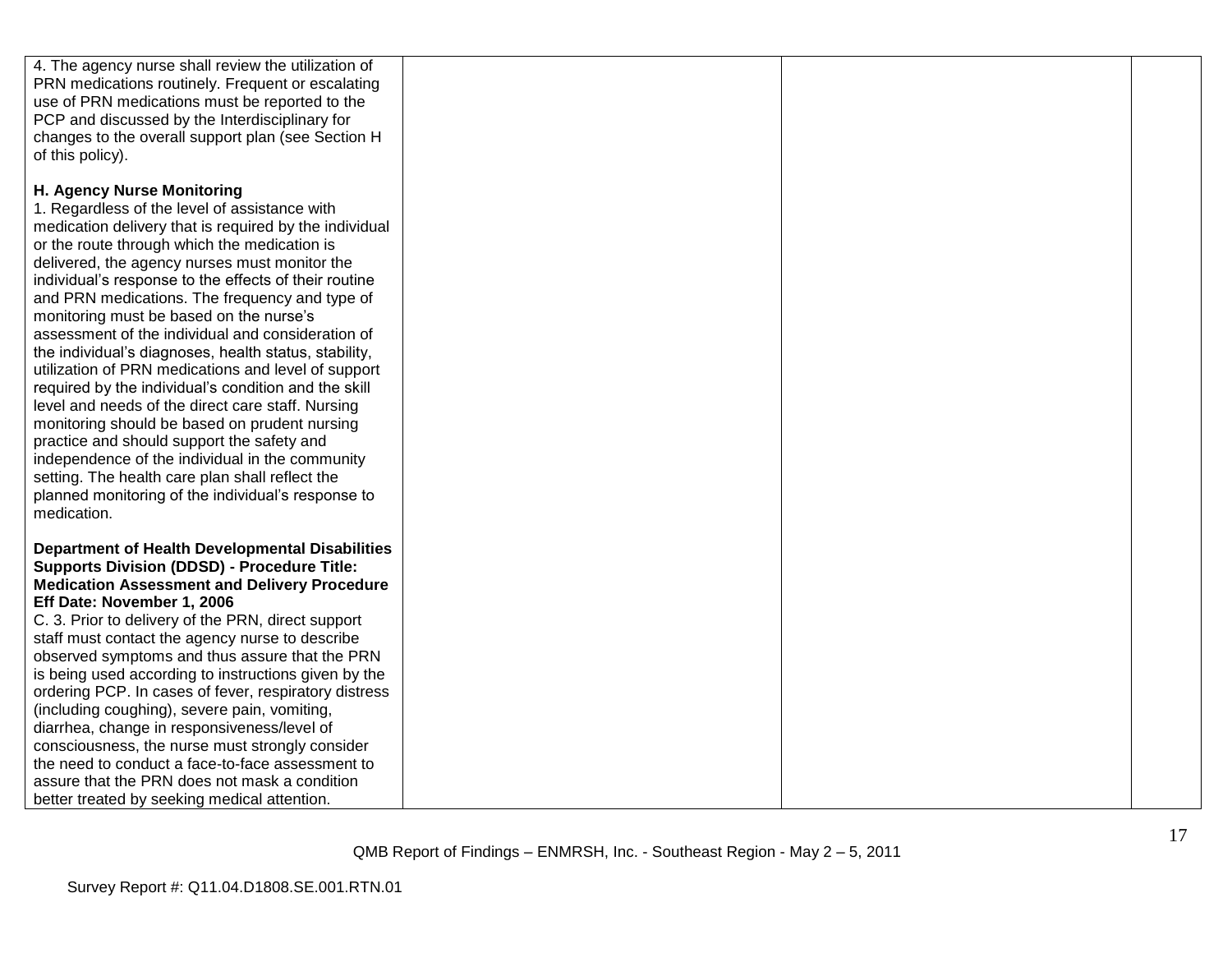| (References: Psychotropic Medication Use Policy,<br>Section D, page 5 Use of PRN Psychotropic<br>Medications; and, Human Rights Committee<br>Requirements Policy, Section B, page 4<br>Interventions Requiring Review and Approval - Use<br>of PRN Medications). |  |  |
|------------------------------------------------------------------------------------------------------------------------------------------------------------------------------------------------------------------------------------------------------------------|--|--|
| a. Document conversation with nurse including all<br>reported signs and symptoms, advice given and<br>action taken by staff.                                                                                                                                     |  |  |
| 4. Document on the MAR each time a PRN<br>medication is used and describe its effect on the<br>individual (e.g., temperature down, vomiting<br>lessened, anxiety increased, the condition is the<br>same, improved, or worsened, etc.).                          |  |  |
|                                                                                                                                                                                                                                                                  |  |  |
|                                                                                                                                                                                                                                                                  |  |  |
|                                                                                                                                                                                                                                                                  |  |  |
|                                                                                                                                                                                                                                                                  |  |  |
|                                                                                                                                                                                                                                                                  |  |  |
|                                                                                                                                                                                                                                                                  |  |  |
|                                                                                                                                                                                                                                                                  |  |  |
|                                                                                                                                                                                                                                                                  |  |  |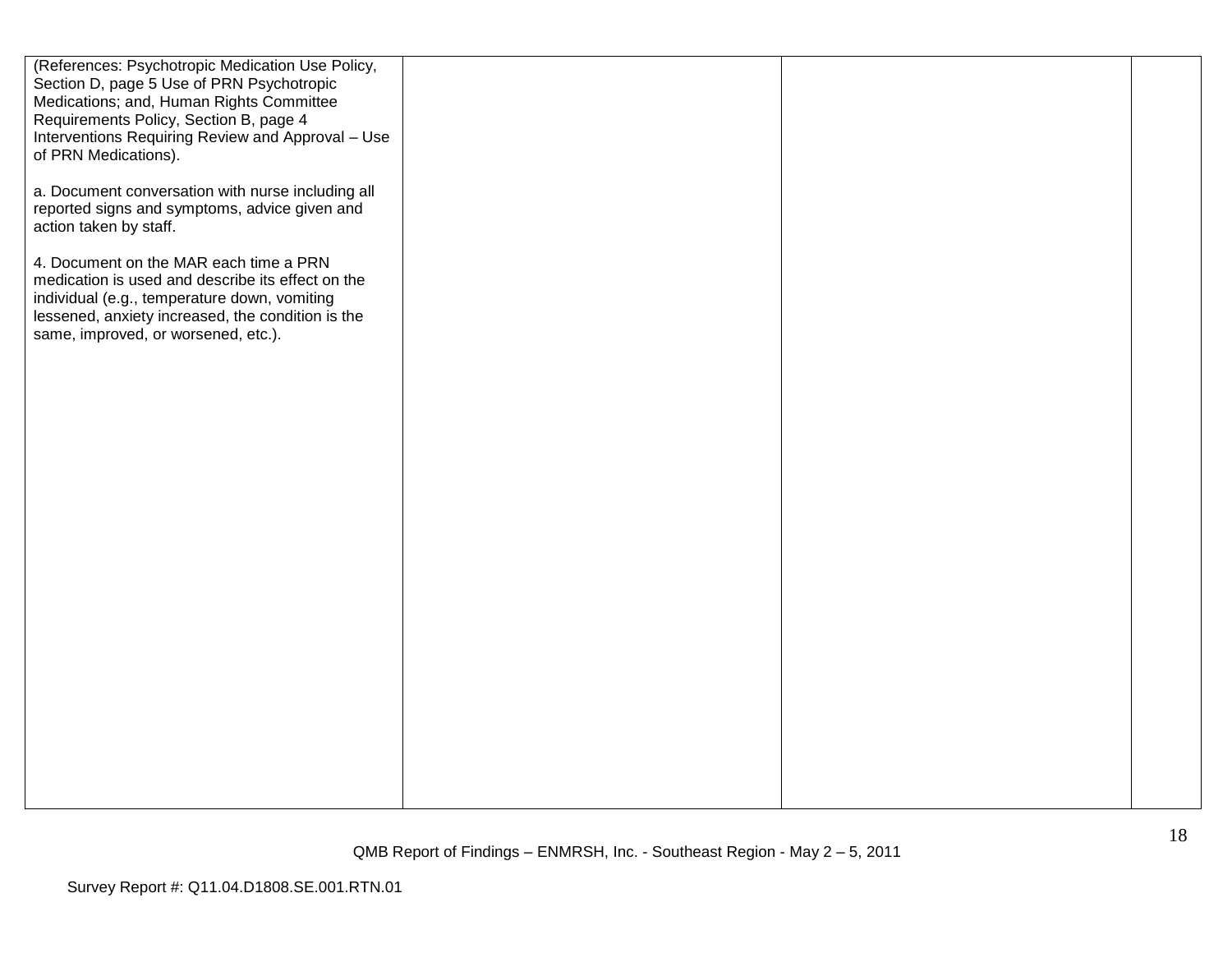| Tag # 1A11.1 (CoP) Transportation Training             | <b>Scope and Severity Rating: D</b>                  |  |
|--------------------------------------------------------|------------------------------------------------------|--|
| Developmental Disabilities (DD) Waiver Service         | Based on interview, the Agency failed to provide     |  |
| Standards effective 4/1/2007                           | staff training regarding the safe operation of the   |  |
| <b>CHAPTER 1 II. PROVIDER AGENCY</b>                   | vehicle, assisting passengers and safe lifting       |  |
| <b>REQUIREMENTS:</b> The objective of these standards  | procedures for 1 of 26 Direct Service Professionals. |  |
| is to establish Provider Agency policy, procedure      |                                                      |  |
| and reporting requirements for DD Medicaid Waiver      | When DSP were asked if they had received             |  |
| program. These requirements apply to all such          | transportation training including training on        |  |
| Provider Agency staff, whether directly employed or    | wheelchair tie downs and van lift safety the         |  |
| subcontracting with the Provider Agency. Additional    | following was reported:                              |  |
| Provider Agency requirements and personnel             |                                                      |  |
| qualifications may be applicable for specific service  | DSP #68 stated, "Not yet."                           |  |
| standards.                                             |                                                      |  |
| G. Transportation: Provider agencies that              |                                                      |  |
| provide Community Living, Community Inclusion or       |                                                      |  |
| Non-Medical Transportation services shall have a       |                                                      |  |
| written policy and procedures regarding the safe       |                                                      |  |
| transportation of individuals in the community, which  |                                                      |  |
| comply with New Mexico regulations governing the       |                                                      |  |
| operation of motor vehicles to transport individuals,  |                                                      |  |
| and which are consistent with DDSD guidelines          |                                                      |  |
| issued July 1, 1999 titled "Client Transportation      |                                                      |  |
| Safety". The policy and procedures must address at     |                                                      |  |
| least the following topics:                            |                                                      |  |
| (1) Drivers' requirements,                             |                                                      |  |
| (2) Individual safety, including safe locations for    |                                                      |  |
| boarding and disembarking passengers,                  |                                                      |  |
| appropriate responses to hazardous weather             |                                                      |  |
| and other adverse driving conditions,                  |                                                      |  |
| (3) Vehicle maintenance and safety inspections,        |                                                      |  |
| (4) Staff training regarding the safe operation of     |                                                      |  |
| the vehicle, assisting passengers and safe             |                                                      |  |
| lifting procedures,                                    |                                                      |  |
| <b>Emergency Plans, including vehicle</b><br>(5)       |                                                      |  |
| evacuation techniques,                                 |                                                      |  |
| Documentation, and<br>(6)                              |                                                      |  |
| <b>Accident Procedures.</b><br>(7)                     |                                                      |  |
|                                                        |                                                      |  |
| Department of Health (DOH) Developmental               |                                                      |  |
| <b>Disabilities Supports Division (DDSD) Policy</b>    |                                                      |  |
| <b>Training Requirements for Direct Service Agency</b> |                                                      |  |
| Staff Policy Eff Date: March 1, 2007                   |                                                      |  |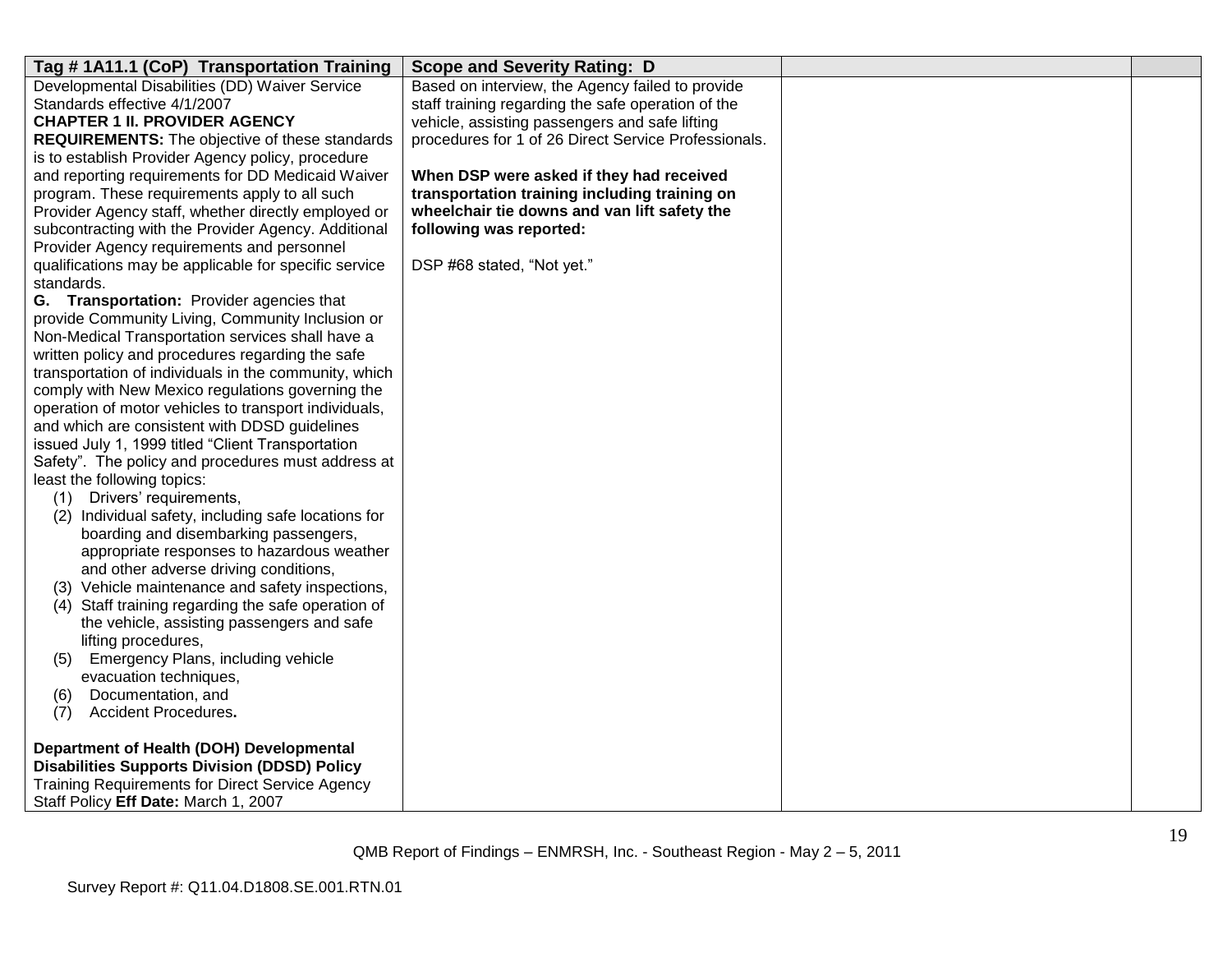| <b>II. POLICY STATEMENTS:</b>                        |  |  |
|------------------------------------------------------|--|--|
| I. Staff providing direct services shall complete    |  |  |
|                                                      |  |  |
| safety training within the first thirty (30) days of |  |  |
| employment and before working alone with an          |  |  |
| individual receiving services. The training shall    |  |  |
|                                                      |  |  |
| address at least the following:                      |  |  |
|                                                      |  |  |
| 1. Operating a fire extinguisher                     |  |  |
| 2. Proper lifting procedures                         |  |  |
|                                                      |  |  |
| 3. General vehicle safety precautions (e.g., pre-    |  |  |
| trip inspection, removing keys from the ignition     |  |  |
| when not in the driver's seat)                       |  |  |
| 4. Assisting passengers with cognitive and/or        |  |  |
|                                                      |  |  |
| physical impairments (e.g., general guidelines for   |  |  |
| supporting individuals who may be unaware of         |  |  |
| safety issues involving traffic or those who         |  |  |
| require physical assistance to enter/exit a          |  |  |
|                                                      |  |  |
| vehicle)                                             |  |  |
| 5. Operating wheelchair lifts (if applicable to the  |  |  |
| staff's role)                                        |  |  |
| 6. Wheelchair tie-down procedures (if applicable     |  |  |
|                                                      |  |  |
| to the staff's role)                                 |  |  |
| 7. Emergency and evacuation procedures (e.g.,        |  |  |
| roadside emergency, fire emergency)                  |  |  |
|                                                      |  |  |
|                                                      |  |  |
|                                                      |  |  |
|                                                      |  |  |
|                                                      |  |  |
|                                                      |  |  |
|                                                      |  |  |
|                                                      |  |  |
|                                                      |  |  |
|                                                      |  |  |
|                                                      |  |  |
|                                                      |  |  |
|                                                      |  |  |
|                                                      |  |  |
|                                                      |  |  |
|                                                      |  |  |
|                                                      |  |  |
|                                                      |  |  |
|                                                      |  |  |
|                                                      |  |  |
|                                                      |  |  |
|                                                      |  |  |
|                                                      |  |  |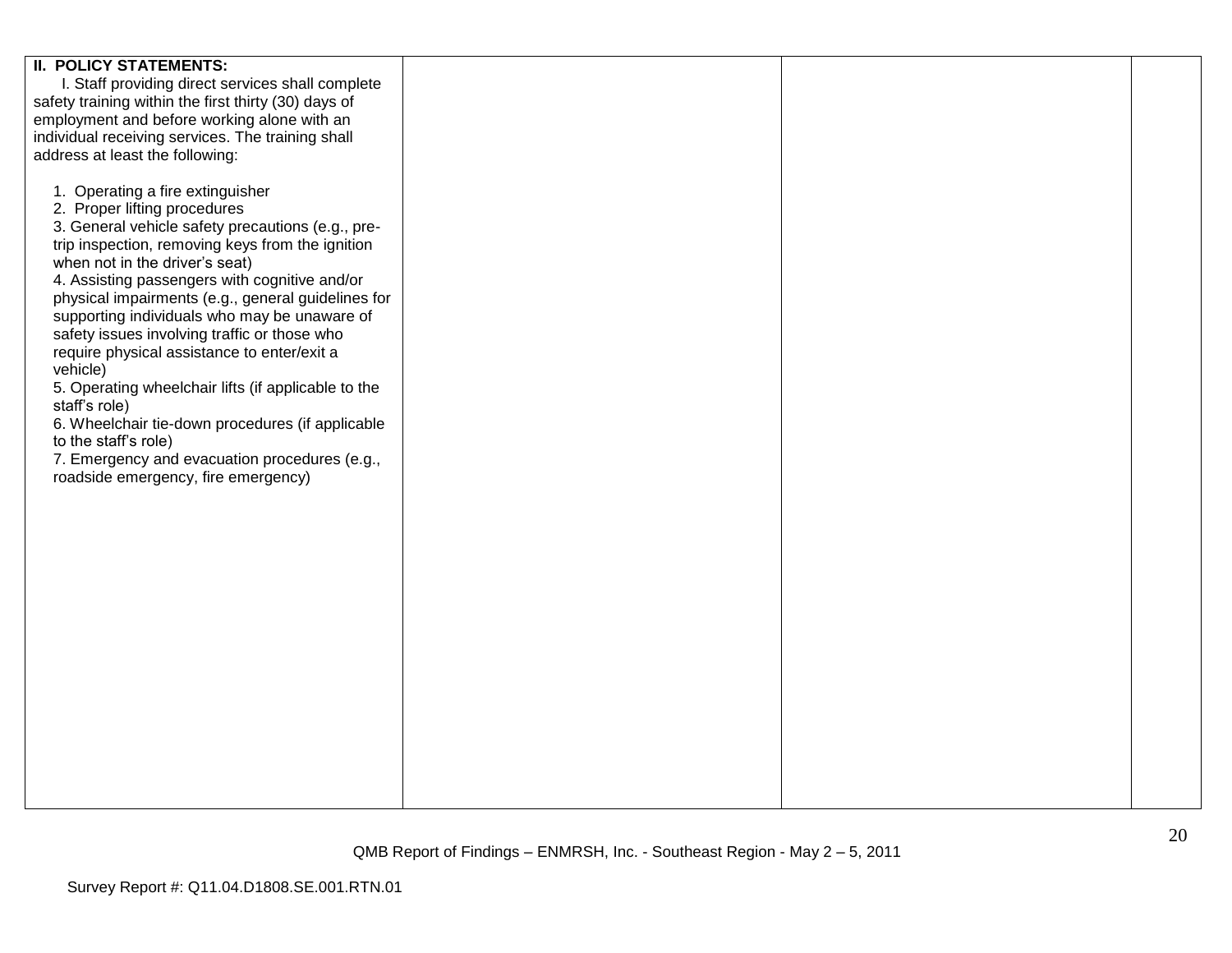| Tag #1A20 DSP Training Documents                                                                      | <b>Scope and Severity Rating: E</b>                             |  |
|-------------------------------------------------------------------------------------------------------|-----------------------------------------------------------------|--|
| Developmental Disabilities (DD) Waiver Service                                                        | Based on record review, the Agency failed to ensure             |  |
| Standards effective 4/1/2007                                                                          | that Orientation and Training requirements were met             |  |
| <b>CHAPTER 1 IV. GENERAL REQUIREMENTS</b>                                                             | for 44 of 203 Direct Service Professionals.                     |  |
| FOR PROVIDER AGENCY SERVICE                                                                           |                                                                 |  |
| <b>PERSONNEL:</b> The objective of this section is to                                                 | Review of Direct Service Professionals training                 |  |
| establish personnel standards for DD Medicaid                                                         | records found no evidence of the following required             |  |
| Waiver Provider Agencies for the following services:                                                  | DOH/DDSD trainings and certification being                      |  |
| Community Living Supports, Community Inclusion                                                        | completed:                                                      |  |
| Services, Respite, Substitute Care and Personal                                                       |                                                                 |  |
| Support Companion Services. These standards                                                           | • Pre- Service (DSP #91)                                        |  |
| apply to all personnel who provide services, whether                                                  |                                                                 |  |
| directly employed or subcontracting with the                                                          | • Foundation for Health & Wellness: (DSP #91 &                  |  |
| Provider Agency. Additional personnel requirements                                                    | 135)                                                            |  |
| and qualifications may be applicable for specific                                                     |                                                                 |  |
| service standards.                                                                                    | • Person-Centered Planning (1-Day) (DSP #58, 67,                |  |
| C. Orientation and Training Requirements:                                                             | 69, 71, 91, 99, 103, 116, 117, 121, 125, 134,                   |  |
| Orientation and training for direct support staff and<br>his or her supervisors shall comply with the | 188, 207, 212, 217, 223 & 231)                                  |  |
| DDSD/DOH Policy Governing the Training                                                                |                                                                 |  |
| Requirements for Direct Support Staff and Internal                                                    | • First Aid (DSP #75, 76, 106, 150, 156, 168, 186,              |  |
| Service Coordinators Serving Individuals with                                                         | 203 & 239)                                                      |  |
| Developmental Disabilities to include the following:                                                  |                                                                 |  |
| Each new employee shall receive appropriate<br>(1)                                                    | • CPR (DSP #58, 60, 108, 126, 181, 191, 198,                    |  |
| orientation, including but not limited to, all                                                        | 203, 234)                                                       |  |
| policies relating to fire prevention, accident                                                        |                                                                 |  |
| prevention, incident management and                                                                   | • Assisting With Medication Delivery (DSP #150,                 |  |
| reporting, and emergency procedures; and                                                              | 237 & 242)                                                      |  |
| Individual-specific training for each individual<br>(2)                                               | • Participatory Communication & Choice Making                   |  |
| under his or her direct care, as described in the                                                     | (DSP #58, 190, 218, 219, 224 & 242)                             |  |
| individual service plan, prior to working alone                                                       |                                                                 |  |
| with the individual.                                                                                  |                                                                 |  |
|                                                                                                       | • Rights & Advocacy (DSP #58, 116, 174, 207,<br>212, 218 & 219) |  |
| Department of Health (DOH) Developmental                                                              |                                                                 |  |
| <b>Disabilities Supports Division (DDSD) Policy -</b>                                                 | • Level 1 Health (DSP #58, 71 & 174)                            |  |
| <b>Policy Title: Training Requirements for Direct</b>                                                 |                                                                 |  |
| Service Agency Staff Policy - Eff. March 1, 2007 -                                                    | • Positive Behavior Supports Strategies (DSP #58,               |  |
| <b>II. POLICY STATEMENTS:</b>                                                                         | 71, 162, 164, 212, 219 & 224)                                   |  |
| A. Individuals shall receive services from competent                                                  |                                                                 |  |
| and qualified staff.                                                                                  | • Teaching & Support Strategies (DSP #58, 71 &                  |  |
| B. Staff shall complete individual-specific (formerly                                                 | 224)                                                            |  |
| known as "Addendum B") training requirements in                                                       |                                                                 |  |
|                                                                                                       |                                                                 |  |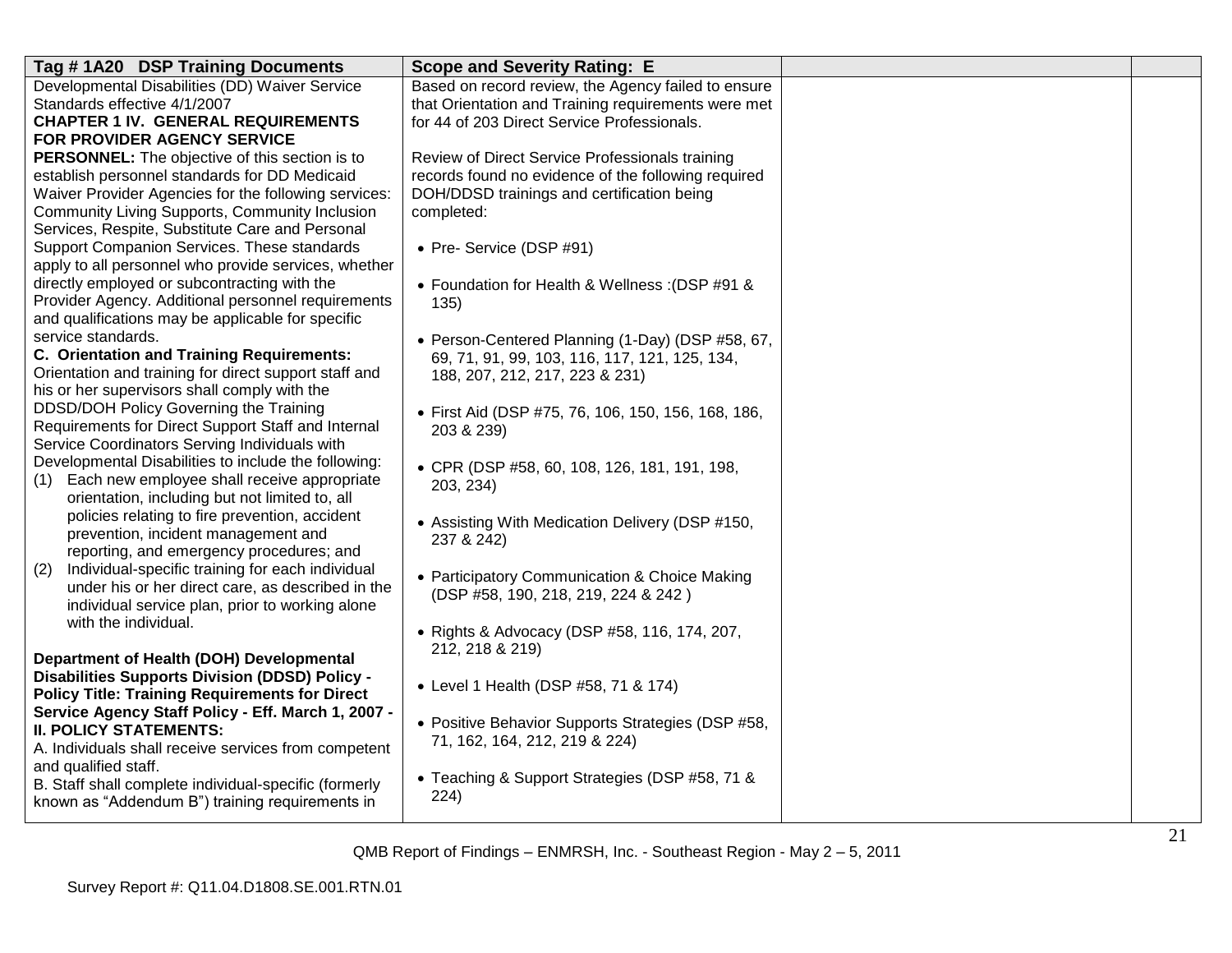| accordance with the specifications described in the<br>individual service plan (ISP) of each individual |  |  |
|---------------------------------------------------------------------------------------------------------|--|--|
| served.                                                                                                 |  |  |
| C. Staff shall complete training on DOH-approved                                                        |  |  |
| incident reporting procedures in accordance with 7                                                      |  |  |
| NMAC 1.13.                                                                                              |  |  |
| D. Staff providing direct services shall complete                                                       |  |  |
| training in universal precautions on an annual basis.                                                   |  |  |
| The training materials shall meet Occupational                                                          |  |  |
| Safety and Health Administration (OSHA)                                                                 |  |  |
| requirements.                                                                                           |  |  |
| E. Staff providing direct services shall maintain<br>certification in first aid and CPR. The training   |  |  |
| materials shall meet OSHA requirements/guidelines.                                                      |  |  |
| F. Staff who may be exposed to hazardous                                                                |  |  |
| chemicals shall complete relevant training in                                                           |  |  |
| accordance with OSHA requirements.                                                                      |  |  |
| G. Staff shall be certified in a DDSD-approved                                                          |  |  |
| behavioral intervention system (e.g., Mandt, CPI)                                                       |  |  |
| before using physical restraint techniques. Staff                                                       |  |  |
| members providing direct services shall maintain                                                        |  |  |
| certification in a DDSD-approved behavioral                                                             |  |  |
| intervention system if an individual they support has                                                   |  |  |
| a behavioral crisis plan that includes the use of                                                       |  |  |
| physical restraint techniques.                                                                          |  |  |
| H. Staff shall complete and maintain certification in                                                   |  |  |
| a DDSD-approved medication course in accordance                                                         |  |  |
| with the DDSD Medication Delivery Policy M-001.<br>I. Staff providing direct services shall complete    |  |  |
| safety training within the first thirty (30) days of                                                    |  |  |
| employment and before working alone with an                                                             |  |  |
| individual receiving services.                                                                          |  |  |
|                                                                                                         |  |  |
|                                                                                                         |  |  |
|                                                                                                         |  |  |
|                                                                                                         |  |  |
|                                                                                                         |  |  |
|                                                                                                         |  |  |
|                                                                                                         |  |  |
|                                                                                                         |  |  |
|                                                                                                         |  |  |
|                                                                                                         |  |  |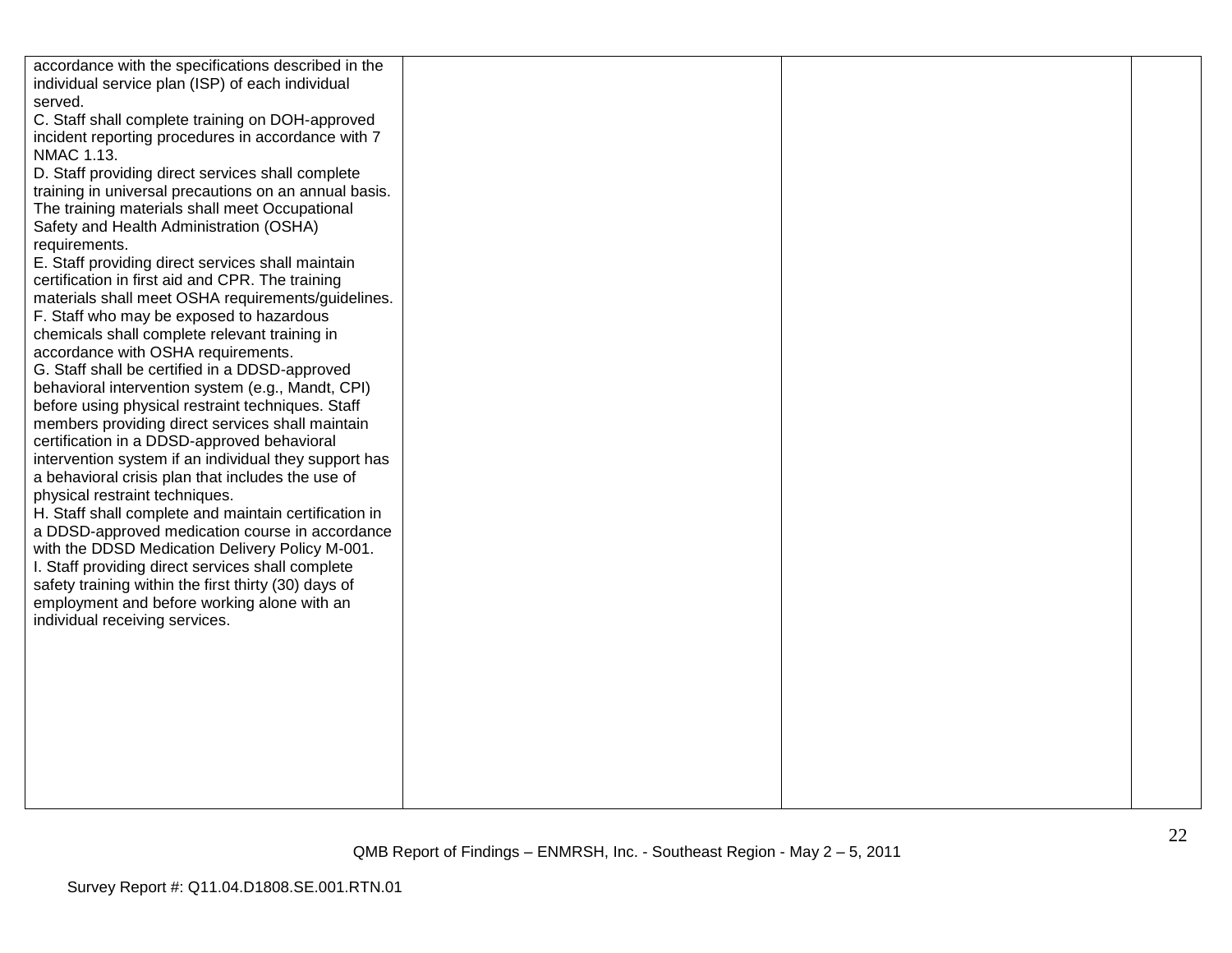| Developmental Disabilities (DD) Waiver Service<br>Based on interview, the Agency failed to ensure that<br>Standards effective 4/1/2007<br>training competencies were met for 3 of 26 Direct     |  |
|-------------------------------------------------------------------------------------------------------------------------------------------------------------------------------------------------|--|
|                                                                                                                                                                                                 |  |
|                                                                                                                                                                                                 |  |
| Service Professionals.<br><b>CHAPTER 1 IV. GENERAL REQUIREMENTS</b>                                                                                                                             |  |
| FOR PROVIDER AGENCY SERVICE                                                                                                                                                                     |  |
| PERSONNEL: The objective of this section is to<br>When DSP were asked if they received training<br>establish personnel standards for DD Medicaid<br>on the Individual's Speech Therapy Plan and |  |
| Waiver Provider Agencies for the following services:<br>what the plan covered, the following was                                                                                                |  |
| Community Living Supports, Community Inclusion<br>reported:                                                                                                                                     |  |
| Services, Respite, Substitute Care and Personal                                                                                                                                                 |  |
| Support Companion Services. These standards<br>• DSP #206 stated, "Not trained yet." According to                                                                                               |  |
| apply to all personnel who provide services, whether<br>the Individual Specific Training Section of the                                                                                         |  |
| directly employed or subcontracting with the<br>ISP, the Individual requires a Speech Therapy                                                                                                   |  |
| Provider Agency. Additional personnel requirements<br>Plan. (Individual #1)                                                                                                                     |  |
| and qualifications may be applicable for specific                                                                                                                                               |  |
| service standards.<br>When DSP were asked if the individual had any                                                                                                                             |  |
| F. Qualifications for Direct Service Personnel:<br>Health Care Plans and what the plan covered,                                                                                                 |  |
| The following employment qualifications and<br>the following was reported:                                                                                                                      |  |
| competency requirements are applicable to all<br>Direct Service Personnel employed by a Provider                                                                                                |  |
| • DSP #233 stated, "No, I don't believe she does."<br>Agency:                                                                                                                                   |  |
| As indicated by the Agency file, the Individual has<br>Health Care Plans for Nutrition/Obesity.                                                                                                 |  |
| Direct service personnel shall be eighteen (18)<br>(1)<br>(Individual #10)                                                                                                                      |  |
| years or older. Exception: Adult Habilitation can                                                                                                                                               |  |
| employ direct care personnel under the age of<br>When DSP were asked to describe the signs of                                                                                                   |  |
| eighteen 18 years, but the employee shall work<br>high blood sugar and what to do if there is high                                                                                              |  |
| directly under a supervisor, who is physically<br>blood sugar, the following was reported:                                                                                                      |  |
| present at all times;                                                                                                                                                                           |  |
| • DSP #219 stated, "I don't know" According to                                                                                                                                                  |  |
| Direct service personnel shall have the ability<br>(2)<br>the ISP, the individual has a diagnosis of                                                                                            |  |
| to read and carry out the requirements in an<br>diabetes (Individual #16)<br>ISP;                                                                                                               |  |
|                                                                                                                                                                                                 |  |
| Direct service personnel shall be available to<br>(3)                                                                                                                                           |  |
| communicate in the language that is                                                                                                                                                             |  |
| functionally required by the individual or in the                                                                                                                                               |  |
| use of any specific augmentative                                                                                                                                                                |  |
| communication system utilized by the                                                                                                                                                            |  |
| individual;                                                                                                                                                                                     |  |
|                                                                                                                                                                                                 |  |
| Direct service personnel shall meet the<br>(4)                                                                                                                                                  |  |
| qualifications specified by DDSD in the Policy                                                                                                                                                  |  |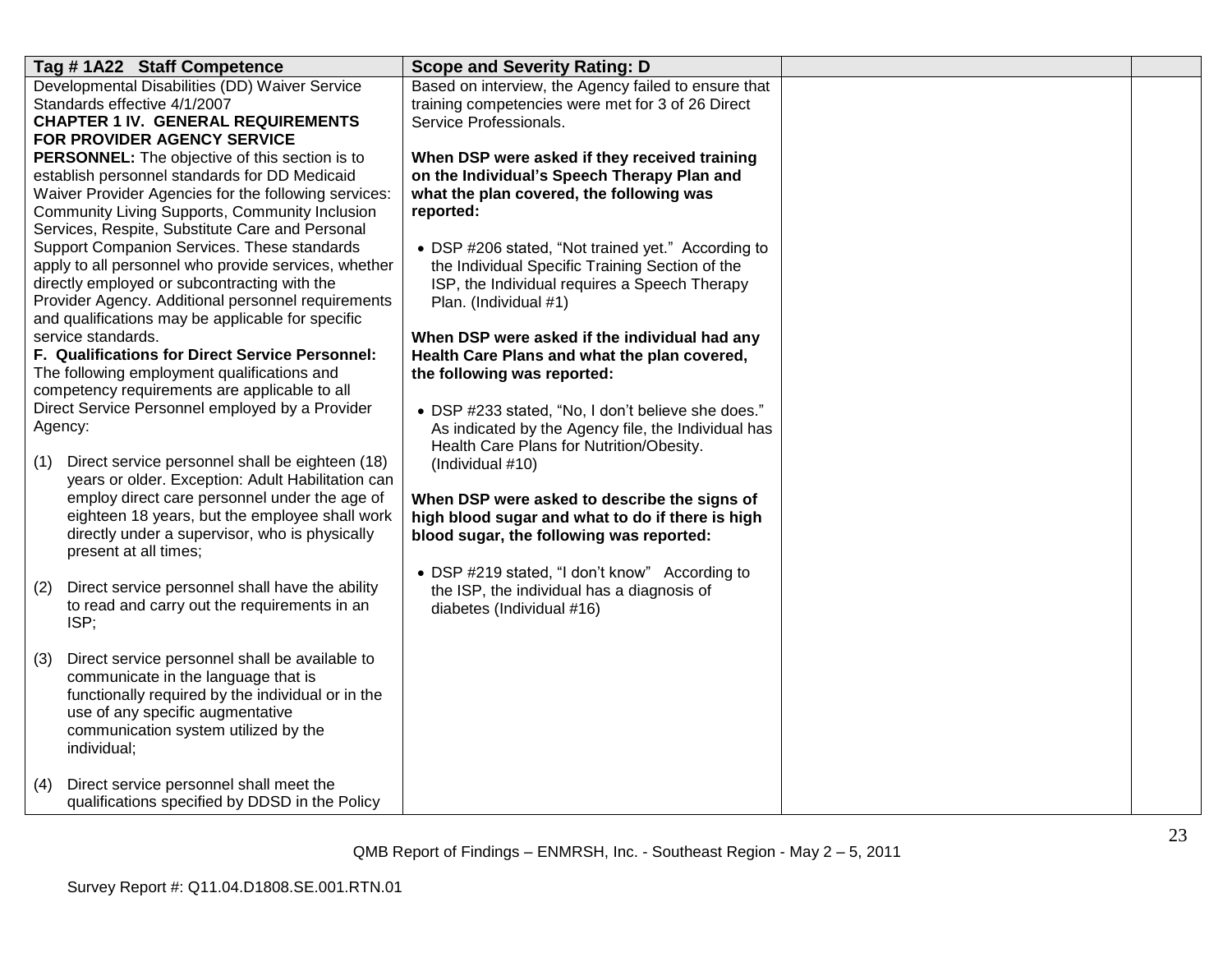|     | Governing the Training Requirements for Direct<br><b>Support Staff and Internal Service</b><br>Coordinators, Serving Individuals with<br>Developmental Disabilities; and                                                                                                                                                                                                                                                                                                                                                                                                                                                                                                                                                                                                    |  |  |
|-----|-----------------------------------------------------------------------------------------------------------------------------------------------------------------------------------------------------------------------------------------------------------------------------------------------------------------------------------------------------------------------------------------------------------------------------------------------------------------------------------------------------------------------------------------------------------------------------------------------------------------------------------------------------------------------------------------------------------------------------------------------------------------------------|--|--|
| (5) | Direct service Provider Agencies of Respite<br>Services, Substitute Care, Personal Support<br>Services, Nutritional Counseling, Therapists<br>and Nursing shall demonstrate basic<br>knowledge of developmental disabilities and<br>have training or demonstrable qualifications<br>related to the role he or she is performing and<br>complete individual specific training as required<br>in the ISP for each individual he or she support.                                                                                                                                                                                                                                                                                                                               |  |  |
| (6) | Report required personnel training status to the<br>DDSD Statewide Training Database as<br>specified in DDSD policies as related to<br>training requirements as follows:<br>(a) Initial comprehensive personnel status report<br>(name, date of hire, Social Security number<br>category) on all required personnel to be<br>submitted to DDSD Statewide Training<br>Database within the first ninety (90) calendar<br>days of providing services;<br>(b) Staff who do not wish to use his or her Social<br>Security Number may request an alternative<br>tracking number; and<br>(c) Quarterly personnel update reports sent to<br>DDSD Statewide Training Database to reflect<br>new hires, terminations, inter-provider<br>Agency position changes, and name<br>changes. |  |  |
|     | Department of Health (DOH) Developmental<br><b>Disabilities Supports Division (DDSD) Policy -</b><br><b>Policy Title: Training Requirements for Direct</b><br>Service Agency Staff Policy - Eff. March 1, 2007 -<br><b>II. POLICY STATEMENTS:</b><br>A. Individuals shall receive services from competent<br>and qualified staff.                                                                                                                                                                                                                                                                                                                                                                                                                                           |  |  |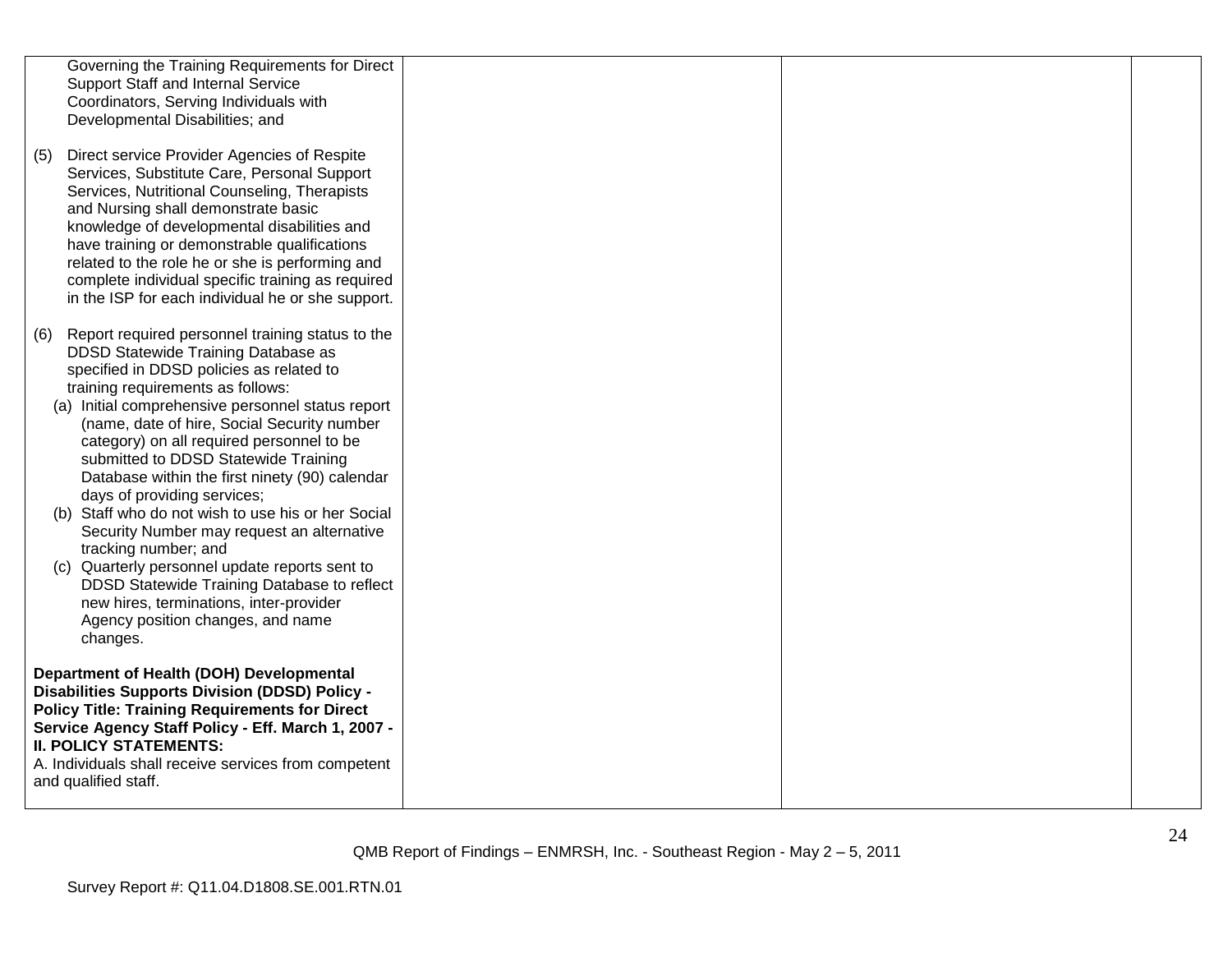| Tag #1A27 (CoP) Late & Failure to Report                                                              | <b>Scope and Severity Rating: D</b>                      |  |
|-------------------------------------------------------------------------------------------------------|----------------------------------------------------------|--|
| 7.1.13.9 INCIDENT MANAGEMENT SYSTEM                                                                   | Based on the Incident Management Bureau's Late           |  |
| <b>REPORTING REQUIREMENTS FOR</b>                                                                     | and Failure Reports, the Agency failed to report         |  |
| <b>COMMUNITY BASED SERVICE PROVIDERS:</b>                                                             | suspected abuse, neglect, or misappropriation of         |  |
| A. Duty To Report:                                                                                    | property, unexpected and natural/expected deaths;        |  |
| (1) All community based service providers shall                                                       | or other reportable incidents to the Division of         |  |
| immediately report abuse, neglect or                                                                  | Health Improvement for 2 of 22 individuals.              |  |
| misappropriation of property to the adult protective                                                  |                                                          |  |
| services division.                                                                                    | Individual #21                                           |  |
| (2) All community based service providers shall                                                       | • Incident date 8/6/2010. Allegation was                 |  |
| report to the division within twenty four (24) hours :                                                | Exploitation. Incident report was received               |  |
| abuse, neglect, or misappropriation of property,<br>unexpected and natural/expected deaths; and other | 8/6/2010. Failure to Report. IMB Late & Failure          |  |
| reportable incidents                                                                                  | Report indicated incident of Neglect was<br>"Confirmed." |  |
| to include:                                                                                           |                                                          |  |
| (a) an environmental hazardous condition, which                                                       | Individual #22                                           |  |
| creates an immediate threat to life or health; or                                                     | • Incident date 6/8/2010. Allegation was Neglect.        |  |
| (b) admission to a hospital or psychiatric facility or                                                | Incident report was received 7/12/2010. Failure          |  |
| the provision of emergency services that results in                                                   | to Report. IMB Late & Failure Report indicated           |  |
| medical care which is unanticipated or unscheduled                                                    | incident of Neglect was "Confirmed."                     |  |
| for the consumer and which would not routinely be                                                     |                                                          |  |
| provided by a community based service provider.                                                       |                                                          |  |
| (3) All community based service providers shall                                                       |                                                          |  |
| ensure that the reporter with direct knowledge of an                                                  |                                                          |  |
| incident has immediate access to the division                                                         |                                                          |  |
| incident report form to allow the reporter to respond                                                 |                                                          |  |
| to, report, and document incidents in a timely and                                                    |                                                          |  |
| accurate manner.                                                                                      |                                                          |  |
| B. Notification: (1) Incident Reporting: Any                                                          |                                                          |  |
| consumer, employee, family member or legal                                                            |                                                          |  |
| guardian may report an incident independently or                                                      |                                                          |  |
| through the community based service provider to                                                       |                                                          |  |
| the division by telephone call, written                                                               |                                                          |  |
| correspondence or other forms of communication                                                        |                                                          |  |
| utilizing the division's incident report form. The                                                    |                                                          |  |
| incident report form and instructions for the                                                         |                                                          |  |
| completion and filing are available at the division's                                                 |                                                          |  |
| website,                                                                                              |                                                          |  |
| http://dhi.health.state.nm.us/elibrary/ironline/ir.php                                                |                                                          |  |
| or may be obtained from the department by calling                                                     |                                                          |  |
| the toll free number.                                                                                 |                                                          |  |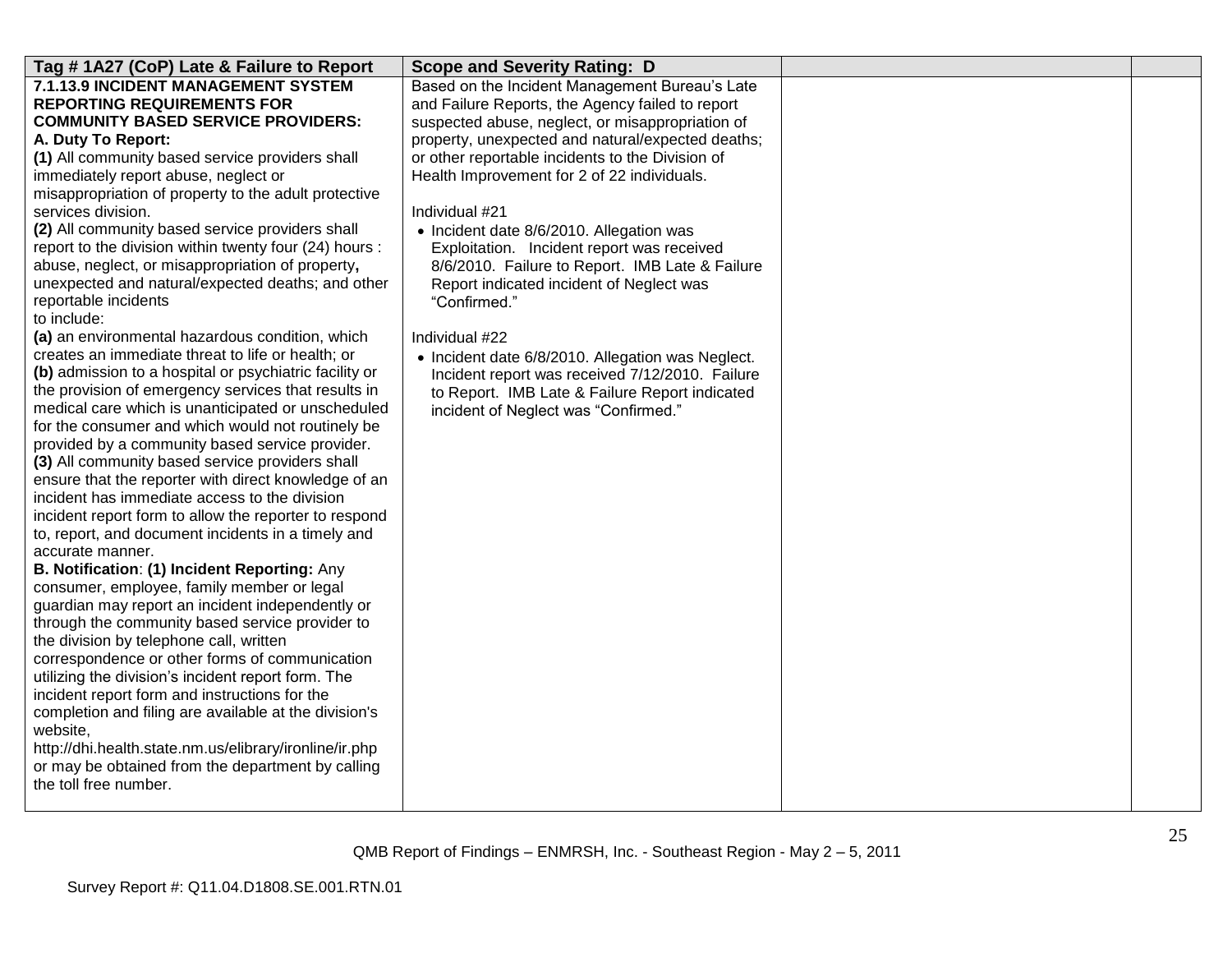| Tag #1A39 - Assistive Technology &                                                                                                                                                                                                                                                                                                                                                                                                                                                                                                                                                                                                                                                                             | <b>Scope and Severity Rating: A</b>                                                                                                                                                                                                               |  |
|----------------------------------------------------------------------------------------------------------------------------------------------------------------------------------------------------------------------------------------------------------------------------------------------------------------------------------------------------------------------------------------------------------------------------------------------------------------------------------------------------------------------------------------------------------------------------------------------------------------------------------------------------------------------------------------------------------------|---------------------------------------------------------------------------------------------------------------------------------------------------------------------------------------------------------------------------------------------------|--|
| <b>Adaptive Equipment</b>                                                                                                                                                                                                                                                                                                                                                                                                                                                                                                                                                                                                                                                                                      |                                                                                                                                                                                                                                                   |  |
| <b>CHAPTER 1. III. PROVIDER AGENCY</b><br>DOCUMENTATION OF SERVICE DELIVERY AND<br><b>LOCATION</b><br><b>Sanitation:</b><br>F.<br>Equipment and utensils shall be kept clean<br>(1)<br>and in good repair; and                                                                                                                                                                                                                                                                                                                                                                                                                                                                                                 | Based on record review and interview the Agency<br>failed to ensure the necessary support mechanisms<br>and devices, including the rationale for the use of<br>assistive technology or adaptive equipment as in<br>place for 1 of 20 Individuals. |  |
| <b>7.26.5.13 DEVELOPMENT OF THE INDIVIDUAL</b><br><b>SERVICE PLAN (ISP) - ASSESSMENTS:</b>                                                                                                                                                                                                                                                                                                                                                                                                                                                                                                                                                                                                                     | Review of the ISP indicated a VOCA was required<br>to be used by the Individual.<br>During Interview DSP were asked if the Individual                                                                                                             |  |
| 7.26.5.14 DEVELOPMENT OF THE INDIVIDUAL<br>SERVICE PLAN (ISP) - CONTENT OF<br><b>INDIVIDUAL SERVICE PLANS: Each ISP shall</b>                                                                                                                                                                                                                                                                                                                                                                                                                                                                                                                                                                                  | had any assistive device or adaptive equipment and<br>was it in functioning order.                                                                                                                                                                |  |
| contain:                                                                                                                                                                                                                                                                                                                                                                                                                                                                                                                                                                                                                                                                                                       | DSP reported the following, "No." (Individual #11)                                                                                                                                                                                                |  |
| F.<br>Assistive technology: Necessary support<br>mechanisms and devices, including the rationale for<br>the use of assistive technology or adaptive<br>equipment when a need has been identified shall be<br>documented in the ISP. The rationale shall include<br>the environments and situations in which assistive<br>technology is used. Selection of assistive<br>technology shall support the individual's<br>independence and functional capabilities in as non-<br>intrusive a fashion as possible.<br><b>CHAPTER 5 VI. SCOPE OF SUPPORTED</b><br><b>EMPLOYMENT SERVICES</b><br>(7) Facilitating job accommodations and use of<br>assistive technology, including the use of<br>communication devices; |                                                                                                                                                                                                                                                   |  |
| <b>CHAPTER 5 VII. SUPPORTED EMPLOYMENT</b><br><b>SERVICES REQUIREMENTS</b><br>D. Provider Agency Requirements<br>(6) Qualification and Competencies for Supported<br>Employment Staff (includes intensive):<br>Qualifications and competencies for staff providing<br>job coaching/consultation services shall, at a<br>minimum, are able to:                                                                                                                                                                                                                                                                                                                                                                  |                                                                                                                                                                                                                                                   |  |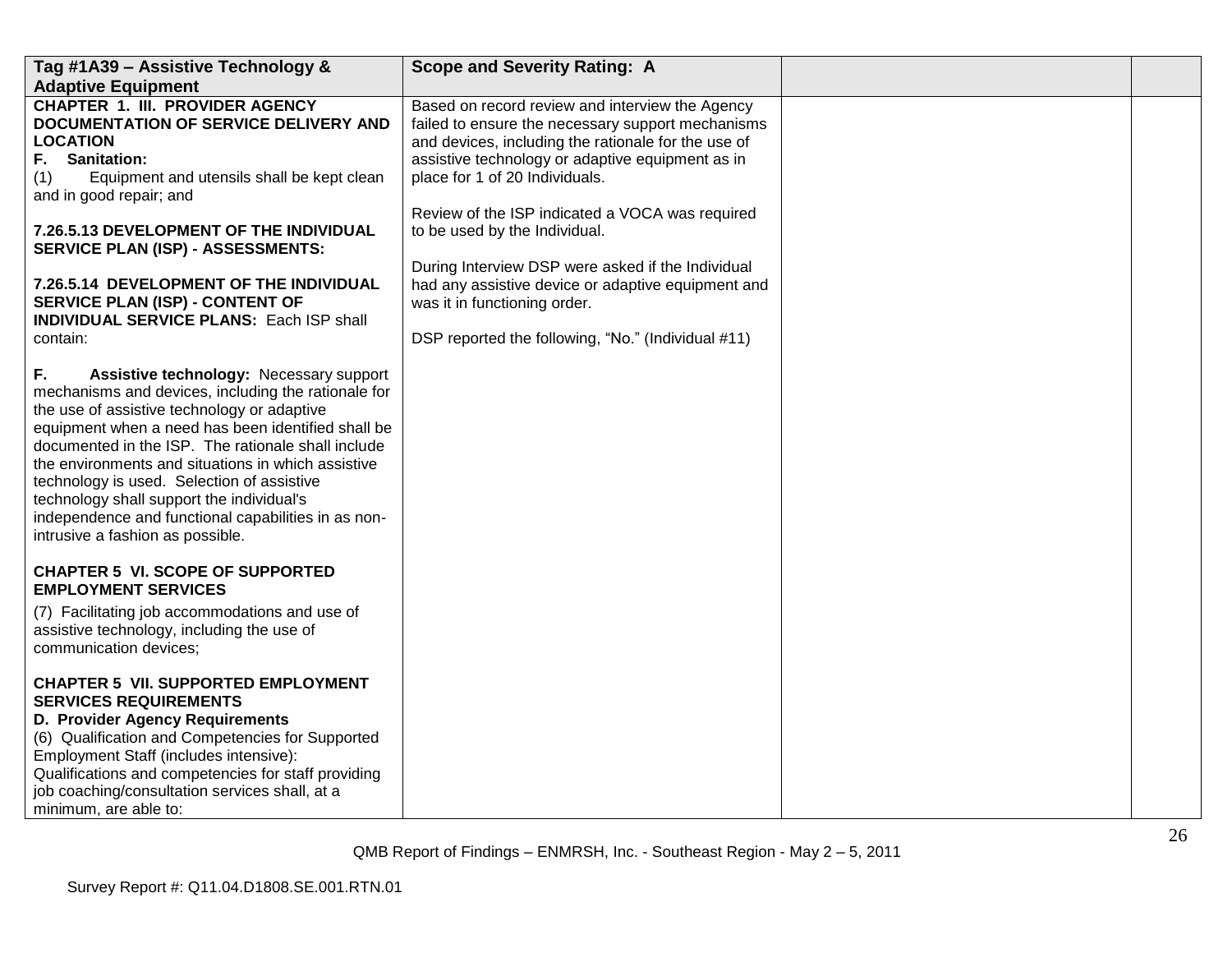| <b>CHAPTER 5 XI. COMMUNITY ACCESS</b><br><b>SERVICES REQUIREMENTS</b><br>F. Community Access Services Provider<br><b>Agency Staff Qualifications and</b><br><b>Competencies</b><br>(1) Qualifications and Competencies for Community<br>Access Coaches. The Community Access Coach<br>shall, at a minimum, demonstrate the ability to: |  |  |
|----------------------------------------------------------------------------------------------------------------------------------------------------------------------------------------------------------------------------------------------------------------------------------------------------------------------------------------|--|--|
| (q) Communicate effectively with the individual<br>including communication through the use of<br>adaptive equipment and use of a communication<br>dictionary when the individual uses these modes<br>of communication;                                                                                                                 |  |  |
| (j) Communicate effectively with the individual<br>including communication through the use of<br>adaptive equipment as well as the individual's<br>Communication Dictionary, if applicable, at the<br>work site;                                                                                                                       |  |  |
| <b>CHAPTER 6. II. SCOPE OF COMMUNITY LIVING</b><br><b>SERVICES.</b><br>A. The scope of Community Living Services<br>includes, but is not limited the following as identified<br>by the IDT:                                                                                                                                            |  |  |
| Implementation of the ISP, Therapy, Meal-<br>(8)<br>time, Positive Behavioral Supports, Health Care,<br>and Crisis Prevention/Interventions Plans, if<br>applicable;                                                                                                                                                                   |  |  |
| (9) Assistance in developing health maintenance<br>supports, as well as monitoring the effectiveness of<br>such supports;                                                                                                                                                                                                              |  |  |
| (12) Assist the individual as needed, in coordination<br>with the designated healthcare coordinator and<br>others on the IDT, with access to medical, dental,<br>therapy, nutritional, behavioral and nursing<br>practitioners and in the timely implementation of<br>healthcare orders, monitoring and recording of                   |  |  |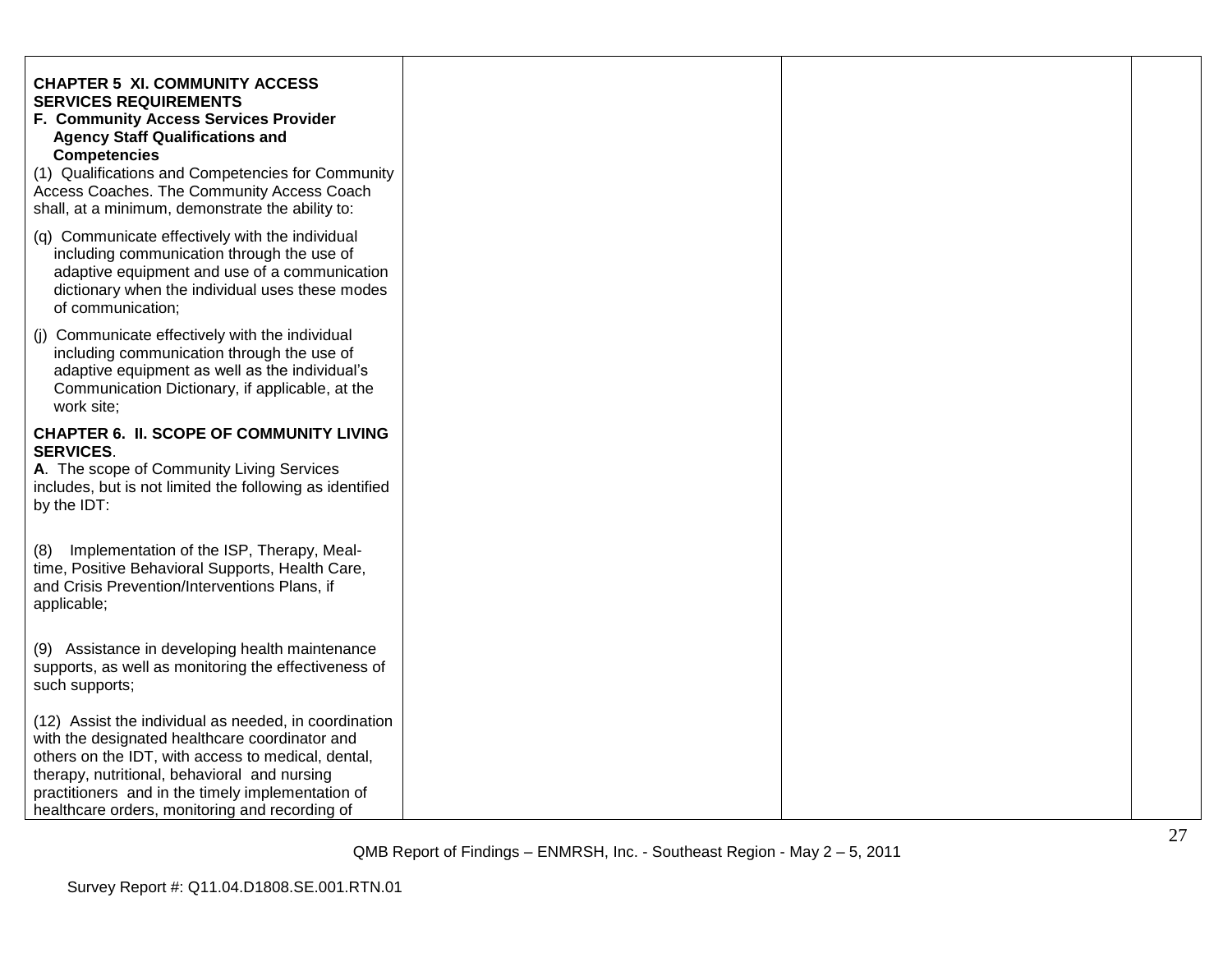| therapeutic plans or activities as prescribed, to<br>include: health care and crisis prevention/<br>intervention plans;                                                                                                                                    |  |  |
|------------------------------------------------------------------------------------------------------------------------------------------------------------------------------------------------------------------------------------------------------------|--|--|
| <b>CHAPTER 6. VIII. COMMUNITY LIVING</b><br><b>SERVICE PROVIDER AGENCY REQUIREMENTS</b><br>H. Community Living Services Provider<br><b>Agency Staffing Requirements</b>                                                                                    |  |  |
| <b>Community Living Service Staff Qualifications</b><br>(1)<br>and Competencies: Individuals working as direct<br>support staff and supervisors for Community Living<br>Service Provider Agencies shall demonstrate the<br>following:                      |  |  |
| (b) The ability to assist the individual to meet his or<br>her physical (e.g., health, grooming, toileting,<br>eating) and personal management needs, by<br>teaching skills, providing supports, and building<br>on individual strengths and capabilities; |  |  |
| <b>Residence Requirements for Family Living</b><br>L.<br><b>Services and Supported Living Services</b>                                                                                                                                                     |  |  |
| (1) Supported Living Services and Family Living<br>Services providers shall assure that each<br>individual's residence has:                                                                                                                                |  |  |
| (5) Kitchen area shall:<br>(b) Arrangements will be made, in consultation with<br>the IDT for environmental accommodations and<br>assistive technology devices specific to the needs of<br>the individual(s); and                                          |  |  |
|                                                                                                                                                                                                                                                            |  |  |
|                                                                                                                                                                                                                                                            |  |  |
|                                                                                                                                                                                                                                                            |  |  |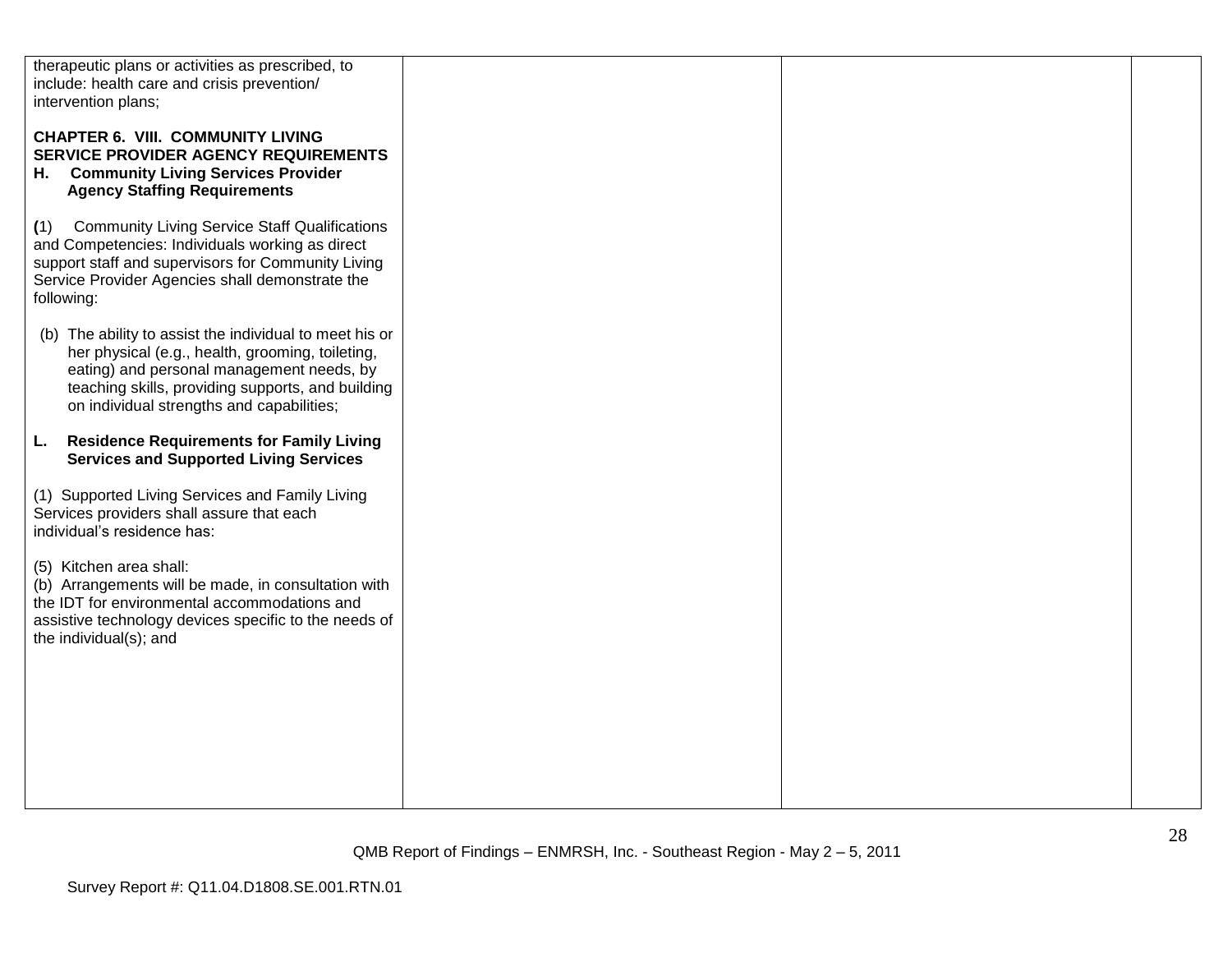| Developmental Disabilities (DD) Waiver Service<br>Based on record review, the Agency failed to<br>Standards effective 4/1/2007<br>provide written or electronic documentation as<br><b>CHAPTER 1 III. PROVIDER AGENCY</b><br>evidence for each unit billed for Supported<br>DOCUMENTATION OF SERVICE DELIVERY AND<br>Employment Services for 2 of 10 individuals<br><b>LOCATION</b><br>A. General: All Provider Agencies shall maintain<br>Individual #2<br>all records necessary to fully disclose the<br>January 2011<br>service, quality, quantity and clinical necessity<br>• The Agency billed 24 units of Supported<br>furnished to individuals who are currently<br>Employment from 1/26/2011 through 1/27/2011.<br>receiving services. The Provider Agency<br>Documentation did not contain a<br>records shall be sufficiently detailed to<br>signature/authenticated name of the staff<br>substantiate the date, time, individual name,<br>providing the service to justify billing for each<br>servicing Provider Agency, level of services,<br>unit billed. Documentation only contained one |
|---------------------------------------------------------------------------------------------------------------------------------------------------------------------------------------------------------------------------------------------------------------------------------------------------------------------------------------------------------------------------------------------------------------------------------------------------------------------------------------------------------------------------------------------------------------------------------------------------------------------------------------------------------------------------------------------------------------------------------------------------------------------------------------------------------------------------------------------------------------------------------------------------------------------------------------------------------------------------------------------------------------------------------------------------------------------------------------------------------|
|                                                                                                                                                                                                                                                                                                                                                                                                                                                                                                                                                                                                                                                                                                                                                                                                                                                                                                                                                                                                                                                                                                         |
|                                                                                                                                                                                                                                                                                                                                                                                                                                                                                                                                                                                                                                                                                                                                                                                                                                                                                                                                                                                                                                                                                                         |
|                                                                                                                                                                                                                                                                                                                                                                                                                                                                                                                                                                                                                                                                                                                                                                                                                                                                                                                                                                                                                                                                                                         |
|                                                                                                                                                                                                                                                                                                                                                                                                                                                                                                                                                                                                                                                                                                                                                                                                                                                                                                                                                                                                                                                                                                         |
|                                                                                                                                                                                                                                                                                                                                                                                                                                                                                                                                                                                                                                                                                                                                                                                                                                                                                                                                                                                                                                                                                                         |
|                                                                                                                                                                                                                                                                                                                                                                                                                                                                                                                                                                                                                                                                                                                                                                                                                                                                                                                                                                                                                                                                                                         |
|                                                                                                                                                                                                                                                                                                                                                                                                                                                                                                                                                                                                                                                                                                                                                                                                                                                                                                                                                                                                                                                                                                         |
|                                                                                                                                                                                                                                                                                                                                                                                                                                                                                                                                                                                                                                                                                                                                                                                                                                                                                                                                                                                                                                                                                                         |
|                                                                                                                                                                                                                                                                                                                                                                                                                                                                                                                                                                                                                                                                                                                                                                                                                                                                                                                                                                                                                                                                                                         |
|                                                                                                                                                                                                                                                                                                                                                                                                                                                                                                                                                                                                                                                                                                                                                                                                                                                                                                                                                                                                                                                                                                         |
|                                                                                                                                                                                                                                                                                                                                                                                                                                                                                                                                                                                                                                                                                                                                                                                                                                                                                                                                                                                                                                                                                                         |
|                                                                                                                                                                                                                                                                                                                                                                                                                                                                                                                                                                                                                                                                                                                                                                                                                                                                                                                                                                                                                                                                                                         |
|                                                                                                                                                                                                                                                                                                                                                                                                                                                                                                                                                                                                                                                                                                                                                                                                                                                                                                                                                                                                                                                                                                         |
| and length of a session of service billed.<br>signature for each set of progress notes.                                                                                                                                                                                                                                                                                                                                                                                                                                                                                                                                                                                                                                                                                                                                                                                                                                                                                                                                                                                                                 |
| <b>Billable Units: The documentation of the</b><br>В.                                                                                                                                                                                                                                                                                                                                                                                                                                                                                                                                                                                                                                                                                                                                                                                                                                                                                                                                                                                                                                                   |
| billable time spent with an individual shall be<br>February 2011                                                                                                                                                                                                                                                                                                                                                                                                                                                                                                                                                                                                                                                                                                                                                                                                                                                                                                                                                                                                                                        |
| kept on the written or electronic record that is<br>• The Agency billed 26 units of Supported                                                                                                                                                                                                                                                                                                                                                                                                                                                                                                                                                                                                                                                                                                                                                                                                                                                                                                                                                                                                           |
| prepared prior to a request for reimbursement<br>Employment from 2/9/2011 through 2/10/2011.<br>from the HSD. For each unit billed, the record                                                                                                                                                                                                                                                                                                                                                                                                                                                                                                                                                                                                                                                                                                                                                                                                                                                                                                                                                          |
| Documentation did not contain a<br>shall contain the following:                                                                                                                                                                                                                                                                                                                                                                                                                                                                                                                                                                                                                                                                                                                                                                                                                                                                                                                                                                                                                                         |
| signature/authenticated name of the staff<br>Date, start and end time of each service<br>(1)                                                                                                                                                                                                                                                                                                                                                                                                                                                                                                                                                                                                                                                                                                                                                                                                                                                                                                                                                                                                            |
| providing the service to justify billing for each<br>encounter or other billable service interval;<br>unit billed. Documentation only contained one                                                                                                                                                                                                                                                                                                                                                                                                                                                                                                                                                                                                                                                                                                                                                                                                                                                                                                                                                     |
| A description of what occurred during the<br>(2)<br>signature for each set of progress notes.                                                                                                                                                                                                                                                                                                                                                                                                                                                                                                                                                                                                                                                                                                                                                                                                                                                                                                                                                                                                           |
| encounter or service interval; and                                                                                                                                                                                                                                                                                                                                                                                                                                                                                                                                                                                                                                                                                                                                                                                                                                                                                                                                                                                                                                                                      |
| The signature or authenticated name of staff<br>(3)<br>Individual #20                                                                                                                                                                                                                                                                                                                                                                                                                                                                                                                                                                                                                                                                                                                                                                                                                                                                                                                                                                                                                                   |
| providing the service.<br>January 2011                                                                                                                                                                                                                                                                                                                                                                                                                                                                                                                                                                                                                                                                                                                                                                                                                                                                                                                                                                                                                                                                  |
| • The Agency billed 64 units of Supported                                                                                                                                                                                                                                                                                                                                                                                                                                                                                                                                                                                                                                                                                                                                                                                                                                                                                                                                                                                                                                                               |
| MAD-MR: 03-59 Eff 1/1/2004<br>Employment from 1/21/2011 through 1/28/2011.                                                                                                                                                                                                                                                                                                                                                                                                                                                                                                                                                                                                                                                                                                                                                                                                                                                                                                                                                                                                                              |
| 8.314.1 BI RECORD KEEPING AND<br>Documentation did not contain a                                                                                                                                                                                                                                                                                                                                                                                                                                                                                                                                                                                                                                                                                                                                                                                                                                                                                                                                                                                                                                        |
| <b>DOCUMENTATION REQUIREMENTS:</b><br>signature/authenticated name of the staff                                                                                                                                                                                                                                                                                                                                                                                                                                                                                                                                                                                                                                                                                                                                                                                                                                                                                                                                                                                                                         |
| Providers must maintain all records necessary to<br>providing the service to justify billing for each                                                                                                                                                                                                                                                                                                                                                                                                                                                                                                                                                                                                                                                                                                                                                                                                                                                                                                                                                                                                   |
| fully disclose the extent of the services provided to<br>unit billed. Documentation only contained one                                                                                                                                                                                                                                                                                                                                                                                                                                                                                                                                                                                                                                                                                                                                                                                                                                                                                                                                                                                                  |
| the Medicaid recipient. Services that have been<br>signature for each set of progress notes.                                                                                                                                                                                                                                                                                                                                                                                                                                                                                                                                                                                                                                                                                                                                                                                                                                                                                                                                                                                                            |
| billed to Medicaid, but are not substantiated in a                                                                                                                                                                                                                                                                                                                                                                                                                                                                                                                                                                                                                                                                                                                                                                                                                                                                                                                                                                                                                                                      |
| treatment plan and/or patient records for the<br>February 2011                                                                                                                                                                                                                                                                                                                                                                                                                                                                                                                                                                                                                                                                                                                                                                                                                                                                                                                                                                                                                                          |
| recipient are subject to recoupment.<br>• The Agency billed 92 units of Supported                                                                                                                                                                                                                                                                                                                                                                                                                                                                                                                                                                                                                                                                                                                                                                                                                                                                                                                                                                                                                       |
| Employment from 2/2/2011 through 2/25/2011.                                                                                                                                                                                                                                                                                                                                                                                                                                                                                                                                                                                                                                                                                                                                                                                                                                                                                                                                                                                                                                                             |
| Developmental Disabilities (DD) Waiver Service<br>Documentation did not contain a                                                                                                                                                                                                                                                                                                                                                                                                                                                                                                                                                                                                                                                                                                                                                                                                                                                                                                                                                                                                                       |
| Standards effective 4/1/2007<br>signature/authenticated name of the staff                                                                                                                                                                                                                                                                                                                                                                                                                                                                                                                                                                                                                                                                                                                                                                                                                                                                                                                                                                                                                               |
| <b>CHAPTER 5 VII. SUPPORTED EMPLOYMENT</b><br>providing the service to justify billing for each                                                                                                                                                                                                                                                                                                                                                                                                                                                                                                                                                                                                                                                                                                                                                                                                                                                                                                                                                                                                         |
| <b>SERVICES REQUIREMENTS</b><br>unit billed. Documentation only contained one                                                                                                                                                                                                                                                                                                                                                                                                                                                                                                                                                                                                                                                                                                                                                                                                                                                                                                                                                                                                                           |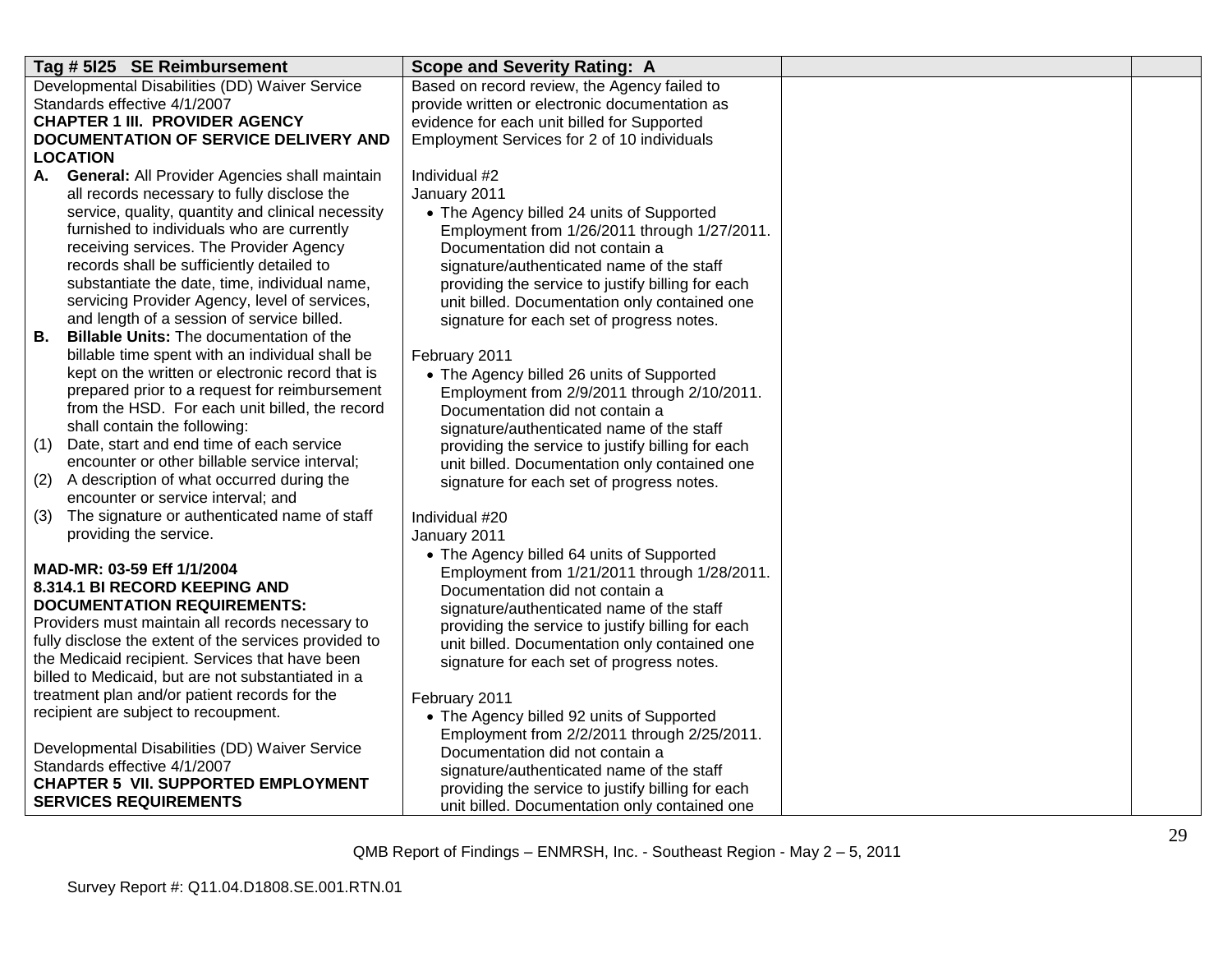| <b>E. Reimbursement</b>                                                                           | signature for each set of progress notes.         |  |
|---------------------------------------------------------------------------------------------------|---------------------------------------------------|--|
| (1) Billable Unit:                                                                                |                                                   |  |
|                                                                                                   | March 2011                                        |  |
| (a) Job Development is a single flat fee unit per ISP                                             | • The Agency billed 26 units of Supported         |  |
| year payable once an individual is placed in a job.                                               | Employment from 3/5/2011 through 3/11/2011.       |  |
|                                                                                                   | Documentation did not contain a                   |  |
| (b) The billable unit for Individual Supported                                                    | signature/authenticated name of the staff         |  |
| Employment is one hour with a maximum of four                                                     | providing the service to justify billing for each |  |
| hours a month. The Individual Supported                                                           | unit billed. Documentation only contained one     |  |
| Employment hourly rate is for face-to-face time                                                   | signature for each set of progress notes.         |  |
| which is supported by non face-to-face activities as                                              |                                                   |  |
| specified in the ISP and the performance based                                                    |                                                   |  |
| contract as negotiated annually with the provider<br>agency. Individual Supported Employment is a |                                                   |  |
| minimum of one unit per month. If an individual                                                   |                                                   |  |
| needs less then one hour of face-to-face service per                                              |                                                   |  |
| month the IDT Members shall consider whether                                                      |                                                   |  |
| Supported Employment Services need to be                                                          |                                                   |  |
| continued. Examples of non face-to-face services                                                  |                                                   |  |
| include:                                                                                          |                                                   |  |
| (i) Researching potential employers via                                                           |                                                   |  |
| telephone, Internet, or visits;                                                                   |                                                   |  |
| (ii) Writing, printing, mailing, copying, emailing                                                |                                                   |  |
| applications, resume, references and                                                              |                                                   |  |
| corresponding documents;                                                                          |                                                   |  |
| (iii) Arranging appointments for job tours,                                                       |                                                   |  |
| interviews, and job trials;                                                                       |                                                   |  |
| (iv) Documenting job search and acquisition                                                       |                                                   |  |
| progress;                                                                                         |                                                   |  |
| (v) Contacting employer, supervisor, co-                                                          |                                                   |  |
| workers and other IDT team members to                                                             |                                                   |  |
| assess individual's progress, needs and                                                           |                                                   |  |
| satisfaction; and                                                                                 |                                                   |  |
| (vi) Meetings with individual surrounding job                                                     |                                                   |  |
| development or retention not at the<br>employer's site.                                           |                                                   |  |
| (c) Intensive Supported Employment services are                                                   |                                                   |  |
| intended for individuals who need one-to-one, face-                                               |                                                   |  |
| to-face support for 32 or more hours per month. The                                               |                                                   |  |
| billable unit is one hour.                                                                        |                                                   |  |
|                                                                                                   |                                                   |  |
| (d) Group Supported Employment is a fifteen-                                                      |                                                   |  |
|                                                                                                   |                                                   |  |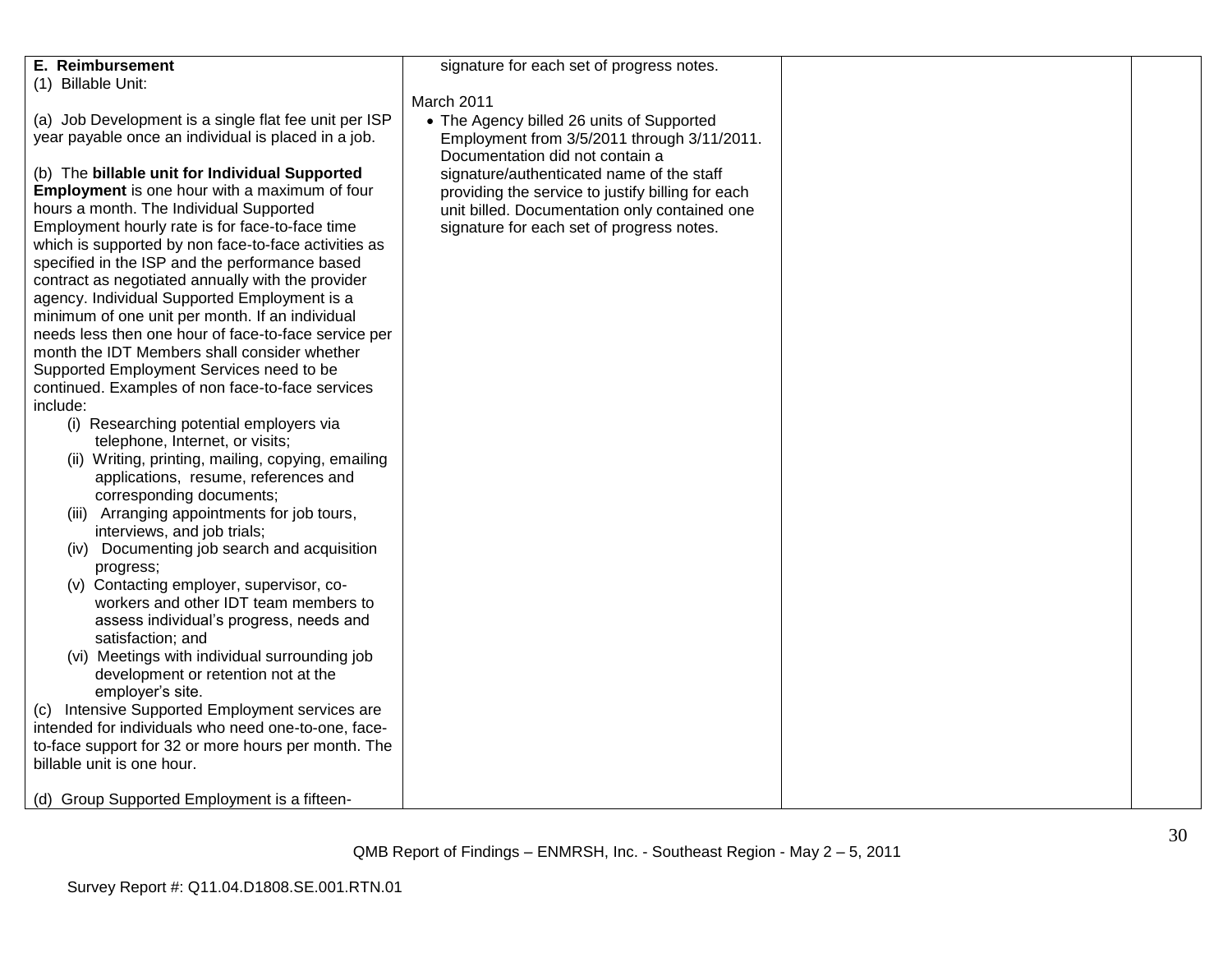| minute unit.                                                                                                                                                                     |  |  |
|----------------------------------------------------------------------------------------------------------------------------------------------------------------------------------|--|--|
| (e) Self-employment is a fifteen minute unit.                                                                                                                                    |  |  |
| (4) Billable Activities include:                                                                                                                                                 |  |  |
| (a) Activities conducted within the scope of<br>services;                                                                                                                        |  |  |
| (b) Job development and related activities for up to<br>ninety (90) calendar days) that result in employment<br>of the individual for at least thirty (30) calendar days;<br>and |  |  |
| (c) Job development services shall not exceed<br>ninety (90) calendar days, without written approval<br>from the DDSD Regional Office.                                           |  |  |
|                                                                                                                                                                                  |  |  |
|                                                                                                                                                                                  |  |  |
|                                                                                                                                                                                  |  |  |
|                                                                                                                                                                                  |  |  |
|                                                                                                                                                                                  |  |  |
|                                                                                                                                                                                  |  |  |
|                                                                                                                                                                                  |  |  |
|                                                                                                                                                                                  |  |  |
|                                                                                                                                                                                  |  |  |
|                                                                                                                                                                                  |  |  |
|                                                                                                                                                                                  |  |  |
|                                                                                                                                                                                  |  |  |
|                                                                                                                                                                                  |  |  |
|                                                                                                                                                                                  |  |  |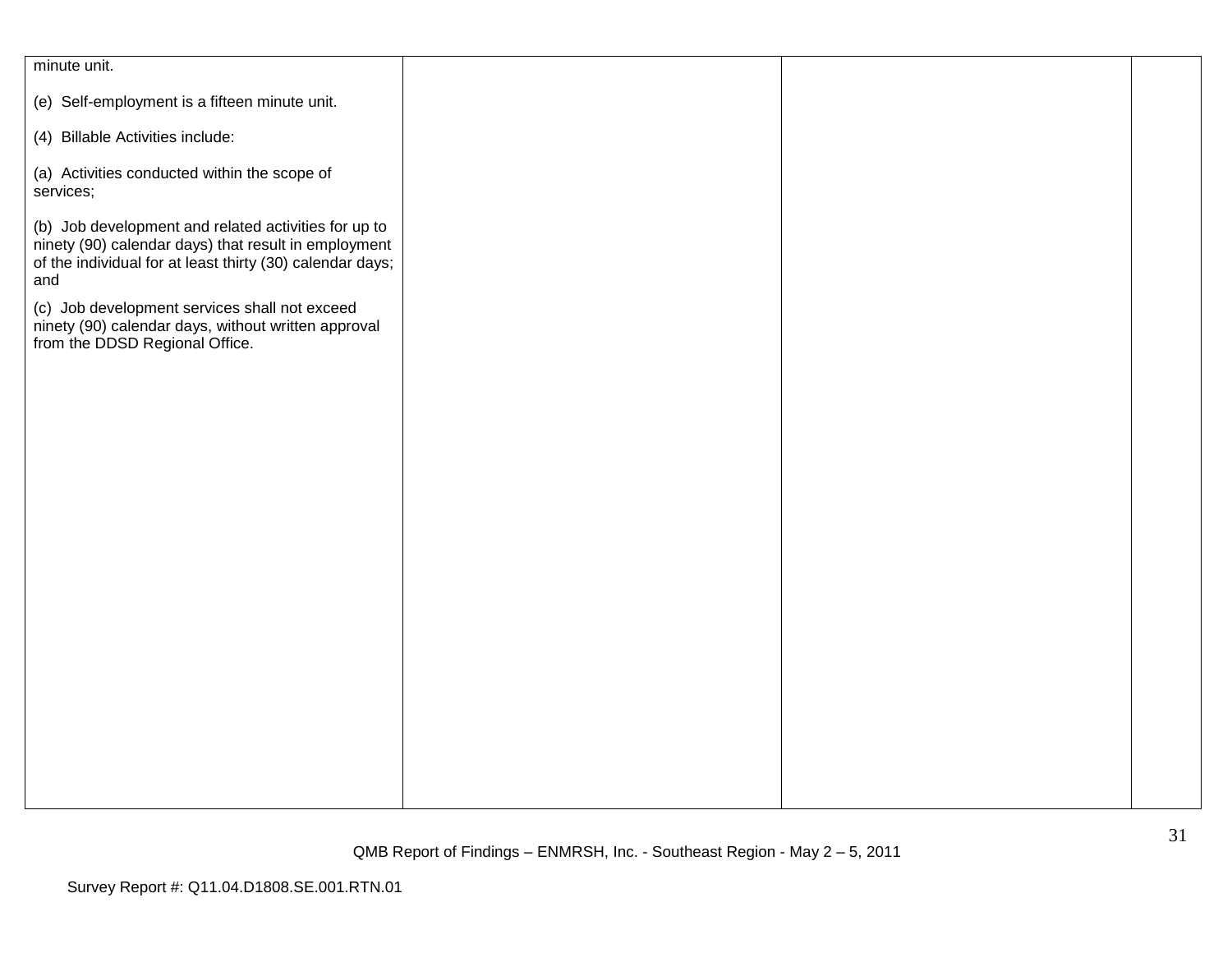| Tag # 6L14 Residential Case File                                                                        | <b>Scope and Severity Rating: E</b>                   |  |
|---------------------------------------------------------------------------------------------------------|-------------------------------------------------------|--|
| Developmental Disabilities (DD) Waiver Service                                                          | Based on record review, the Agency failed to          |  |
| Standards effective 4/1/2007                                                                            | maintain a complete and confidential case file in the |  |
| <b>CHAPTER 6. VIII. COMMUNITY LIVING</b>                                                                | residence for 9 of 14 Individuals receiving           |  |
| SERVICE PROVIDER AGENCY REQUIREMENTS                                                                    | Supported Living Services.                            |  |
| A. Residence Case File: For individuals receiving                                                       |                                                       |  |
| Supported Living or Family Living, the Agency shall                                                     | The following was not found, incomplete and/or not    |  |
| maintain in the individual's home a complete and                                                        | current:                                              |  |
| current confidential case file for each individual. For                                                 |                                                       |  |
| individuals receiving Independent Living Services,                                                      | • Annual ISP $(\#15)$                                 |  |
| rather than maintaining this file at the individual's                                                   |                                                       |  |
| home, the complete and current confidential case<br>file for each individual shall be maintained at the | • Individual Specific Training Section of ISP (#15)   |  |
| agency's administrative site. Each file shall include                                                   | • Health Care Providers Written Orders (#6, 7, 10,    |  |
| the following:                                                                                          | 11, 13, 14, 16 & 17)                                  |  |
| (1) Complete and current ISP and all supplemental                                                       |                                                       |  |
| plans specific to the individual;                                                                       | • Record of visits of healthcare practitioners (#6 &  |  |
| (2) Complete and current Health Assessment Tool;                                                        | 7)                                                    |  |
| (3) Current emergency contact information, which                                                        |                                                       |  |
| includes the individual's address, telephone                                                            |                                                       |  |
| number, names and telephone numbers of                                                                  |                                                       |  |
| residential Community Living Support providers,                                                         |                                                       |  |
| relatives, or guardian or conservator, primary care                                                     |                                                       |  |
| physician's name(s) and telephone number(s),                                                            |                                                       |  |
| pharmacy name, address and telephone number                                                             |                                                       |  |
| and dentist name, address and telephone number,                                                         |                                                       |  |
| and health plan;                                                                                        |                                                       |  |
| (4) Up-to-date progress notes, signed and dated by                                                      |                                                       |  |
| the person making the note for at least the past                                                        |                                                       |  |
| month (older notes may be transferred to the                                                            |                                                       |  |
| agency office);                                                                                         |                                                       |  |
| (5) Data collected to document ISP Action Plan                                                          |                                                       |  |
| implementation                                                                                          |                                                       |  |
| (6) Progress notes written by direct care staff and                                                     |                                                       |  |
| by nurses regarding individual health status and                                                        |                                                       |  |
| physical conditions including action taken in                                                           |                                                       |  |
| response to identified changes in condition for at                                                      |                                                       |  |
| least the past month;                                                                                   |                                                       |  |
| (7) Physician's or qualified health care providers                                                      |                                                       |  |
| written orders;                                                                                         |                                                       |  |
| (8) Progress notes documenting implementation of                                                        |                                                       |  |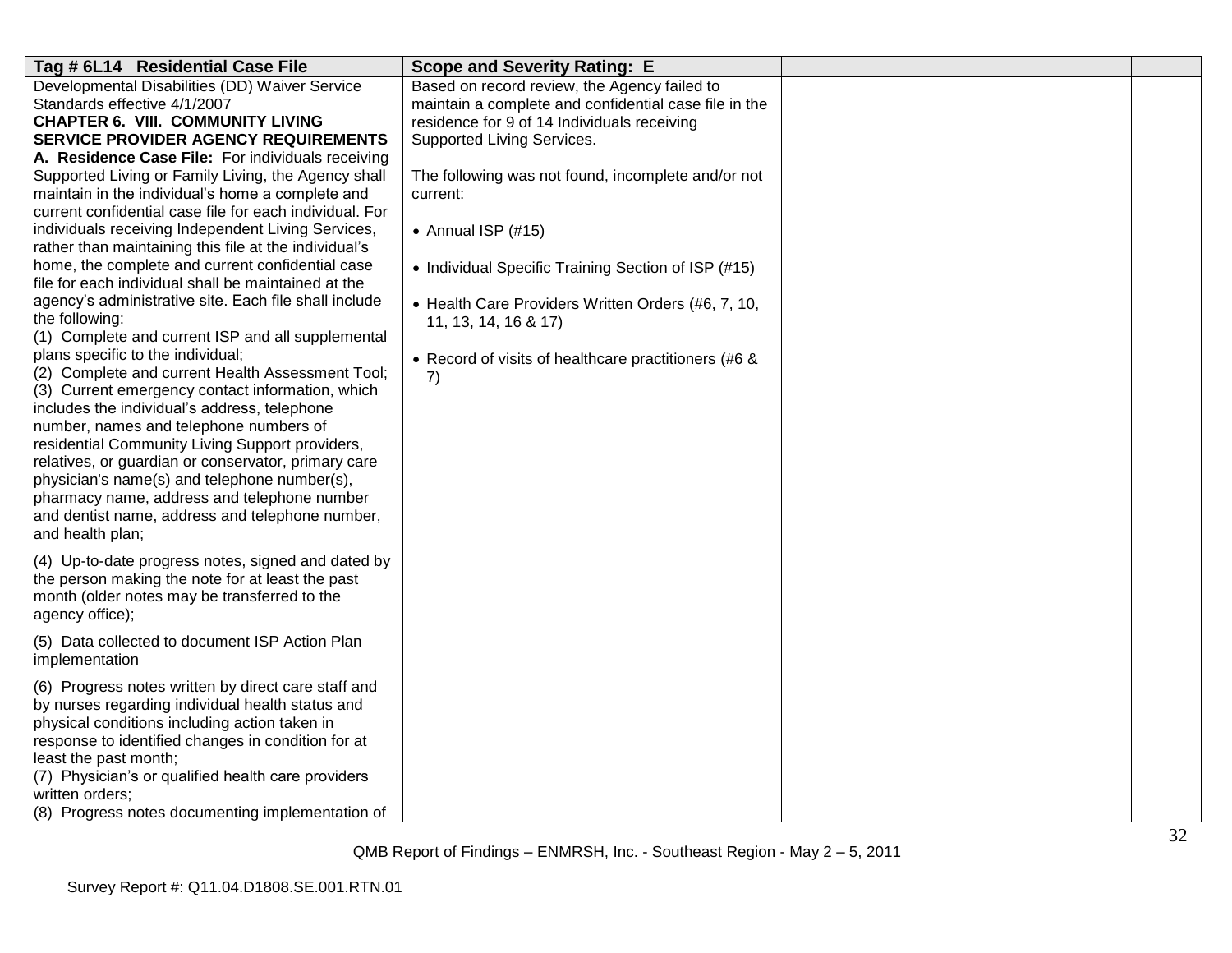| a physician's or qualified health care provider's    |  |  |
|------------------------------------------------------|--|--|
| order(s);                                            |  |  |
| (9) Medication Administration Record (MAR) for the   |  |  |
| past three (3) months which includes:                |  |  |
| (a) The name of the individual;                      |  |  |
| (b) A transcription of the healthcare practitioners  |  |  |
| prescription including the brand and generic         |  |  |
| name of the medication;                              |  |  |
| Diagnosis for which the medication is<br>(C)         |  |  |
| prescribed;                                          |  |  |
| (d) Dosage, frequency and method/route of            |  |  |
| delivery;                                            |  |  |
| (e) Times and dates of delivery;                     |  |  |
| Initials of person administering or assisting with   |  |  |
| medication; and                                      |  |  |
| (g) An explanation of any medication irregularity,   |  |  |
| allergic reaction or adverse effect.                 |  |  |
| (h) For PRN medication an explanation for the use    |  |  |
| of the PRN must include:                             |  |  |
| (i) Observable signs/symptoms or                     |  |  |
| circumstances in which the medication is to          |  |  |
| be used, and                                         |  |  |
| (ii) Documentation of the effectiveness/result       |  |  |
| of the PRN delivered.                                |  |  |
| A MAR is not required for individuals<br>(1)         |  |  |
| participating in Independent Living Services         |  |  |
| who self-administer their own medication.            |  |  |
| However, when medication administration is           |  |  |
| provided as part of the Independent Living           |  |  |
| Service a MAR must be maintained at the              |  |  |
| individual's home and an updated copy must           |  |  |
| be placed in the agency file on a weekly basis.      |  |  |
| (10) Record of visits to healthcare practitioners    |  |  |
| including any treatment provided at the visit and a  |  |  |
| record of all diagnostic testing for the current ISP |  |  |
| year; and                                            |  |  |
| (11) Medical History to include: demographic data,   |  |  |
| current and past medical diagnoses including the     |  |  |
| cause (if known) of the developmental disability and |  |  |
| any psychiatric diagnosis, allergies (food,          |  |  |
| environmental, medications), status of routine adult |  |  |
| health care screenings, immunizations, hospital      |  |  |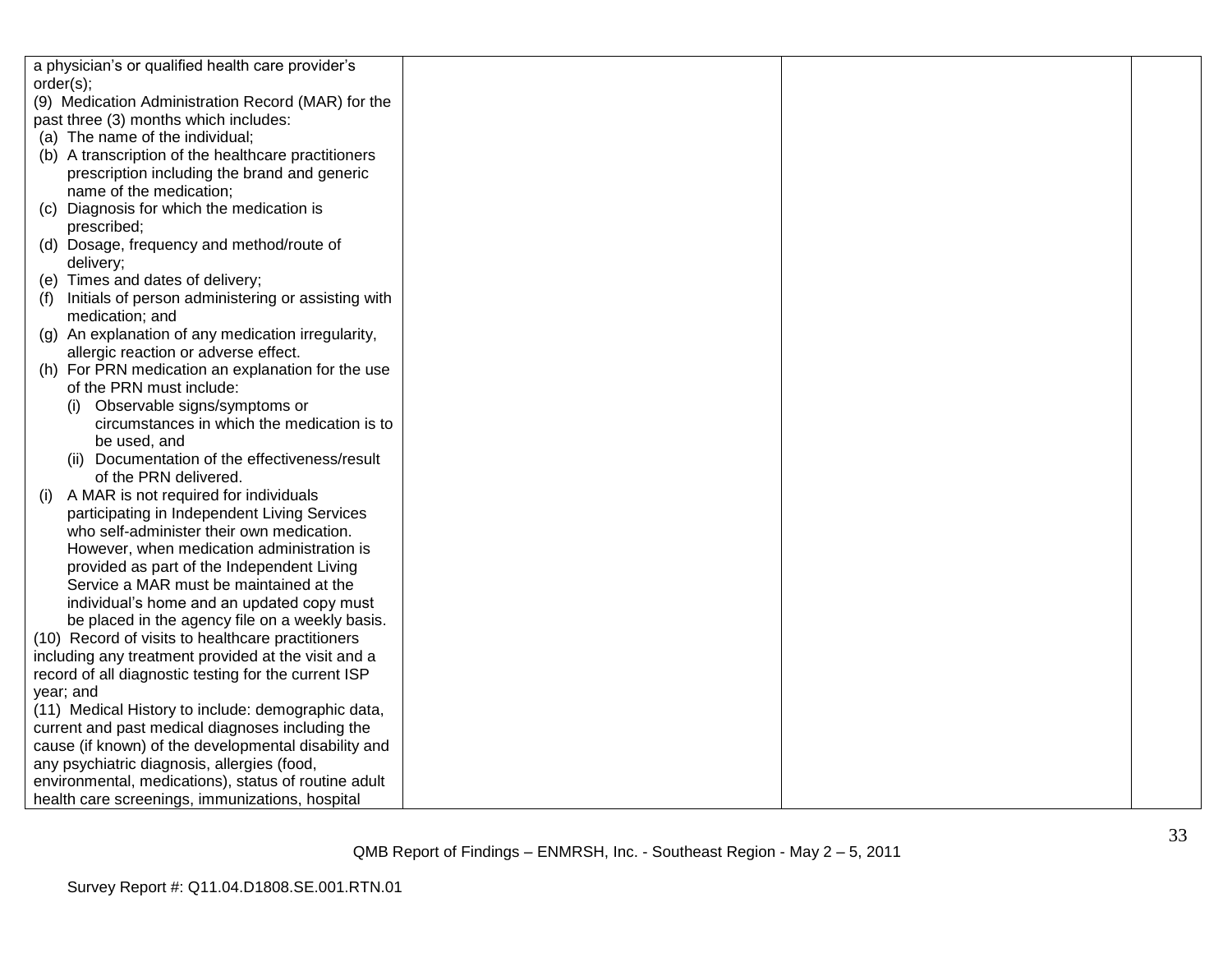| discharge summaries for past twelve (12) months,<br>past medical history including hospitalizations,<br>surgeries, injuries, family history and current<br>physical exam. |  |  |
|---------------------------------------------------------------------------------------------------------------------------------------------------------------------------|--|--|
|                                                                                                                                                                           |  |  |
|                                                                                                                                                                           |  |  |
|                                                                                                                                                                           |  |  |
|                                                                                                                                                                           |  |  |
|                                                                                                                                                                           |  |  |
|                                                                                                                                                                           |  |  |
|                                                                                                                                                                           |  |  |
|                                                                                                                                                                           |  |  |
|                                                                                                                                                                           |  |  |
|                                                                                                                                                                           |  |  |
|                                                                                                                                                                           |  |  |
|                                                                                                                                                                           |  |  |
|                                                                                                                                                                           |  |  |
|                                                                                                                                                                           |  |  |
|                                                                                                                                                                           |  |  |
|                                                                                                                                                                           |  |  |
|                                                                                                                                                                           |  |  |
|                                                                                                                                                                           |  |  |
|                                                                                                                                                                           |  |  |
|                                                                                                                                                                           |  |  |
|                                                                                                                                                                           |  |  |
|                                                                                                                                                                           |  |  |
|                                                                                                                                                                           |  |  |
|                                                                                                                                                                           |  |  |
|                                                                                                                                                                           |  |  |
|                                                                                                                                                                           |  |  |
|                                                                                                                                                                           |  |  |
|                                                                                                                                                                           |  |  |
|                                                                                                                                                                           |  |  |
|                                                                                                                                                                           |  |  |
|                                                                                                                                                                           |  |  |
|                                                                                                                                                                           |  |  |
|                                                                                                                                                                           |  |  |
|                                                                                                                                                                           |  |  |
|                                                                                                                                                                           |  |  |
|                                                                                                                                                                           |  |  |
|                                                                                                                                                                           |  |  |
|                                                                                                                                                                           |  |  |
|                                                                                                                                                                           |  |  |
|                                                                                                                                                                           |  |  |
|                                                                                                                                                                           |  |  |
|                                                                                                                                                                           |  |  |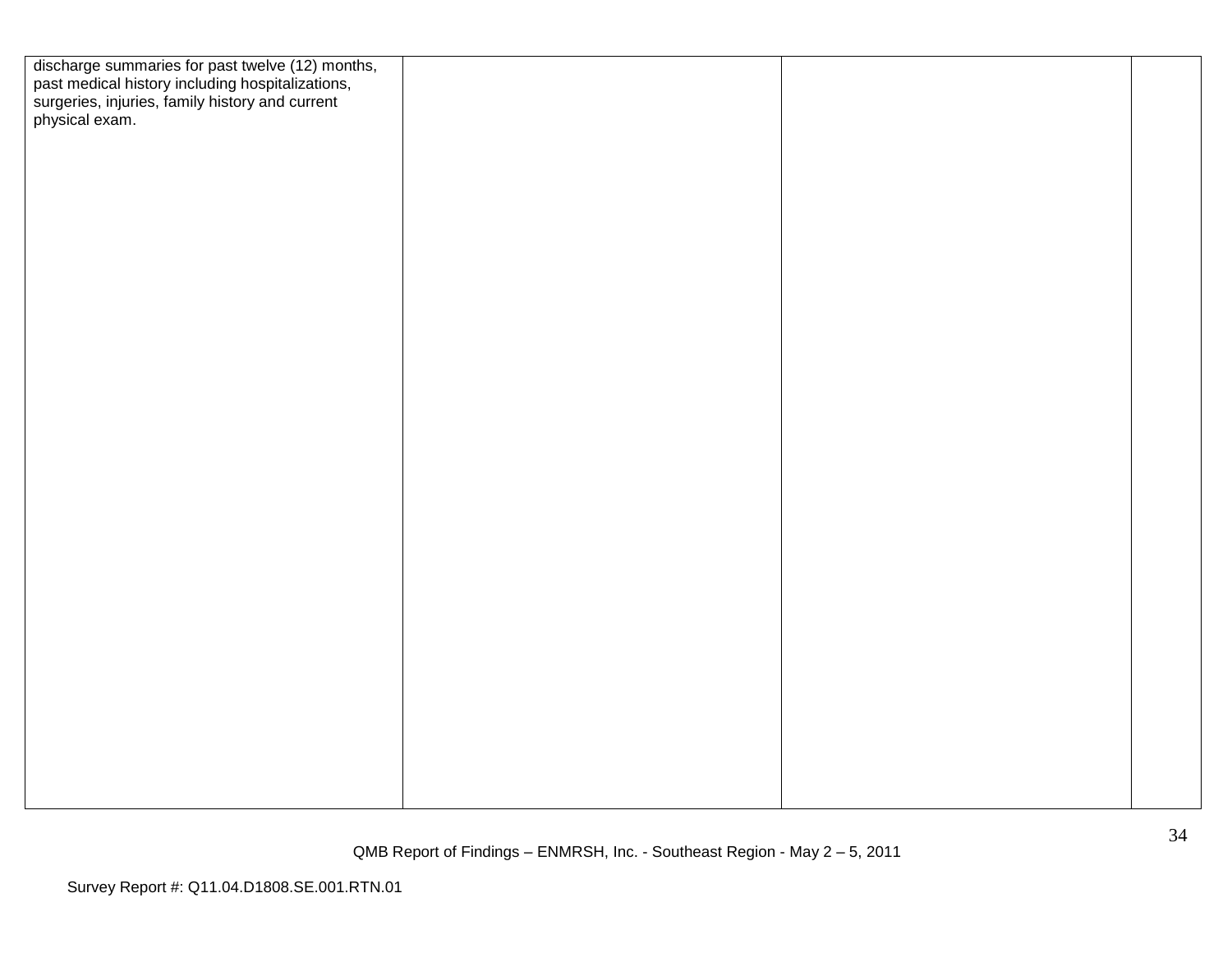| Tag # 6L28 IL Reimbursement                                                                      | <b>Scope and Severity Rating: C</b>                  |  |
|--------------------------------------------------------------------------------------------------|------------------------------------------------------|--|
| Developmental Disabilities (DD) Waiver Service                                                   | Based on record review, the Agency failed to         |  |
| Standards effective 4/1/2007                                                                     | provide written or electronic documentation as       |  |
| <b>CHAPTER 1 III. PROVIDER AGENCY</b>                                                            | evidence for each unit billed for Independent Living |  |
| DOCUMENTATION OF SERVICE DELIVERY AND                                                            | Services for 4 of 4 individuals.                     |  |
| LOCATION                                                                                         |                                                      |  |
| <b>General: All Provider Agencies shall maintain</b><br>A.                                       | Individual #4                                        |  |
| all records necessary to fully disclose the                                                      | February 2011                                        |  |
| service, quality, quantity and clinical necessity                                                | • The Agency billed 1 unit of Independent Living     |  |
| furnished to individuals who are currently                                                       | from 2/1/2011 through 2/28/2011.                     |  |
| receiving services. The Provider Agency                                                          | Documentation did not contain a                      |  |
| records shall be sufficiently detailed to                                                        | signature/authenticated name of the staff            |  |
| substantiate the date, time, individual name,                                                    | providing the service to justify billing for each    |  |
| servicing Provider Agency, level of services,                                                    | unit billed. Documentation only contained one        |  |
| and length of a session of service billed.                                                       | signature for multiple days of service.              |  |
| <b>Billable Units: The documentation of the</b><br>В.                                            |                                                      |  |
| billable time spent with an individual shall be                                                  | March 2011                                           |  |
| kept on the written or electronic record that is                                                 | • The Agency billed 1 unit of Independent Living     |  |
| prepared prior to a request for reimbursement                                                    | from 3/1/2011 through 3/31/2011.                     |  |
| from the HSD. For each unit billed, the record                                                   | Documentation did not contain a                      |  |
| shall contain the following:                                                                     | signature/authenticated name of the staff            |  |
| Date, start and end time of each service<br>(1)<br>encounter or other billable service interval; | providing the service to justify billing for each    |  |
| A description of what occurred during the                                                        | unit billed. Documentation only contained one        |  |
| (2)<br>encounter or service interval; and                                                        | signature for multiple days of service.              |  |
| The signature or authenticated name of staff<br>(3)                                              | Individual #8                                        |  |
| providing the service.                                                                           | February 2011                                        |  |
|                                                                                                  | • The Agency billed 1 unit of Independent Living     |  |
| MAD-MR: 03-59 Eff 1/1/2004                                                                       | from 2/1/2011 through 2/28/2011.                     |  |
| 8.314.1 BI RECORD KEEPING AND                                                                    | Documentation did not contain a                      |  |
| <b>DOCUMENTATION REQUIREMENTS:</b>                                                               | signature/authenticated name of the staff            |  |
| Providers must maintain all records necessary to                                                 | providing the service to justify billing for each    |  |
| fully disclose the extent of the services provided to                                            | unit billed. Documentation only contained one        |  |
| the Medicaid recipient. Services that have been                                                  | signature for multiple days of service.              |  |
| billed to Medicaid, but are not substantiated in a                                               |                                                      |  |
| treatment plan and/or patient records for the                                                    | March 2011                                           |  |
| recipient are subject to recoupment.                                                             | • The Agency billed 1 unit of Independent Living     |  |
|                                                                                                  | from 3/1/2011 through 3/31/2011.                     |  |
| Developmental Disabilities (DD) Waiver Service                                                   | Documentation did not contain a                      |  |
| Standards effective 4/1/2007                                                                     | signature/authenticated name of the staff            |  |
| <b>CHAPTER 6. IX. REIMBURSEMENT FOR</b>                                                          | providing the service to justify billing for each    |  |
| <b>COMMUNITY LIVING SERVICES</b>                                                                 | unit billed. Documentation only contained one        |  |
|                                                                                                  |                                                      |  |